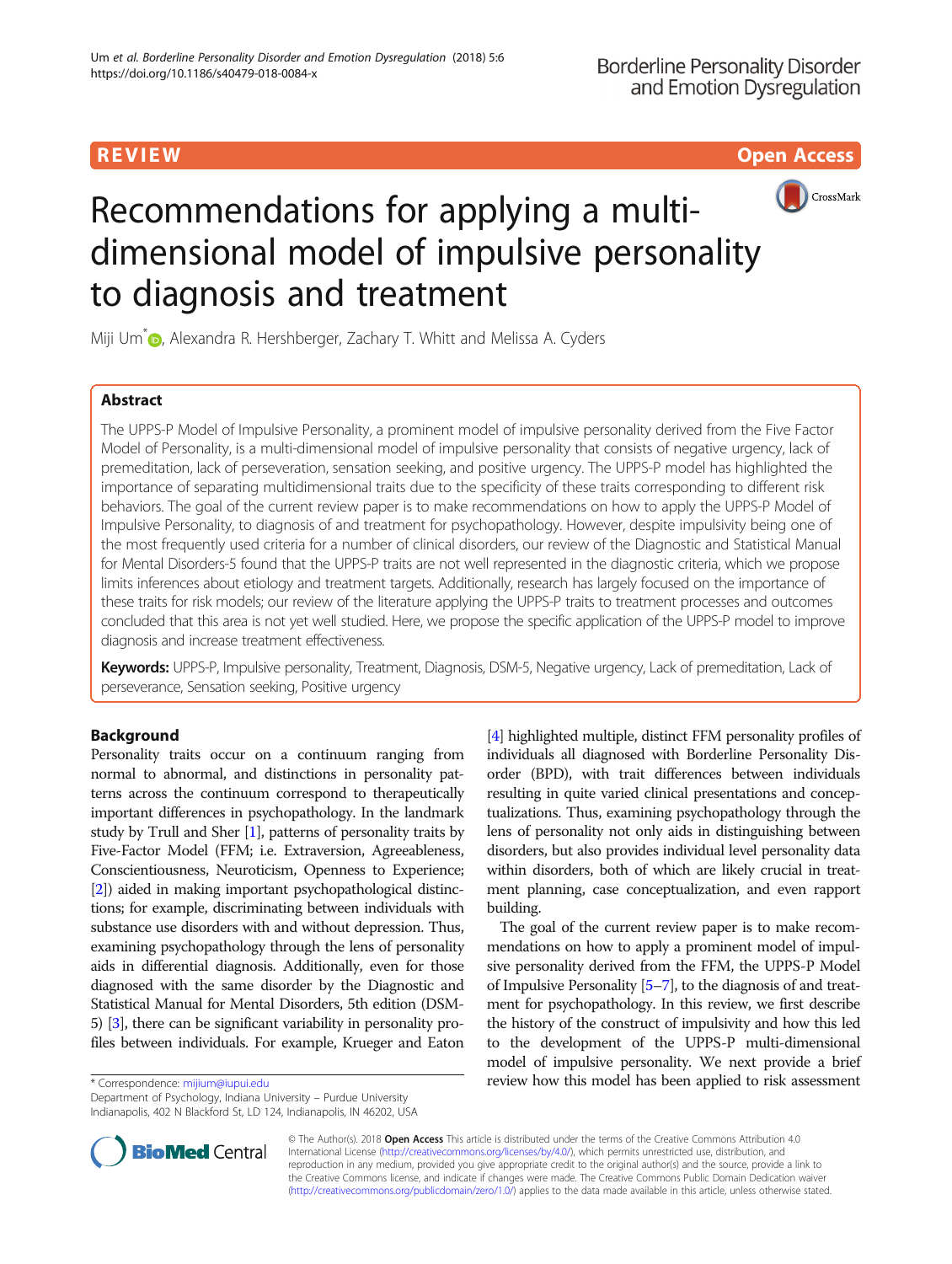for psychopathology and associated maladaptive behaviors. We then report results of a qualitative review to summarize how impulsive personality is represented in DSM-5 diagnostic criteria. Our review found patterns of DSM-5 criteria that make it difficult to match criteria onto particular UPPS-P traits and we make suggestions to better bring the two into line. Finally, we report findings from both quantitative and qualitative reviews of the literature suggesting the importance of applying the UPPS-P traits to substance use treatment. In this section, we use substance use disorder as a prime example of how to apply the UPPS-P model to diagnosis and treatment, as the UPPS-P model has been most extensively researched in the substance use disorder literature. However, as Berg and colleagues [[8](#page-13-0)] have shown, UPPS-P impulsive traits are implicated across a wide range of psychopathology, and we provide examples of clinical representation of impulsive personality in other DSM-5 disorders when appropriate.

#### History of defining the construct of impulsivity

Impulsivity is comprised of two separate constructs: behavioral impulsivity and impulsive personality [[9](#page-13-0)]. Behavioral impulsivity is measured using lab-task paradigms, such as the GoStop task and the Stop-Signal task [\[10\]](#page-13-0), which are sensitive to rash action in the moment, while impulsive personality is most often assessed by self-report measures, which detect a tendency to behave or pattern of behaving impulsively. While both are associated with similar outcomes, such as substance use  $[11]$ , meta-analytic findings have shown that the relationship between these constructs is weak  $(r = 0.10; [9])$  $(r = 0.10; [9])$  $(r = 0.10; [9])$ , most likely as a result of differences in measurement time course and methodology.

While conceptualizations of behavioral impulsivity and impulsive personality each have strengths and limitations, impulsive personality has advantages that make it an ideal construct from which to examine psychopathology. Impulsive personality has the advantage of content and ecological validity [[12](#page-13-0)], reflecting cognitions, emotions, and behaviors individuals experience in everyday life. Some measures of behavioral impulsivity have been said to have content and ecological validity (e.g. two-choice impulsivity paradigm; [[10](#page-13-0)]); however, the paradigms themselves do not easily generalize to real-world behaviors (e.g. Stop Signal Task; [[10](#page-13-0)]) and only provide a snapshot of impulsive behavior at the time at which it is measured. Although impulsive personality measures are subject to self-report bias, interpreting them requires very little inference or assumption, particularly compared to behavioral measures, during which a number of complex neurobiological and psychological processes (e.g. eye-hand motor coordination, processing speed, familiarity with performing computerized tasks, and stereotype threat; see  $[13]$  for review) interact to produce the measurement outcome. As the goal of this review is to provide suggestions for improving diagnosis and treatment approaches, and as these are informed by general patterns of behavior more than specific instances of rash action, we choose to focus our discussion on impulsive personality. This decision is also supported by previous utility in applying FFM model of personality to psychopathology (e.g., [\[14\]](#page-13-0)).

Modern discussions of impulsive personality arose out of early psychiatry and neuroscience. Perhaps the first wellknown reference to impulsivity as a personality trait came from Esquirol, in his book Treatise on Insanity [\[15\]](#page-13-0), in which he labeled a class of disorders "monomania," a classification which closely resembled modern conceptualization of impulse control disorders. The neurologist and psychologist Ferrier [[16](#page-13-0)] used the case of Phineas Gage to highlight distinct changes in impulsive personality following frontal lobe damage. Discussions of impulsivity as a personality construct continued to grow through the early twentieth century, with contributions made by Kraepelin [[17](#page-13-0)], Freud & Brill [\[18\]](#page-13-0), Bleuler [[19](#page-13-0)], and Fenichel [[20](#page-13-0)], all presenting impulsive personality as a maladaptive trait in the context of psychopathology (see [[21](#page-13-0)] for a review).

Later, personality theorists began empirically deriving varying conceptualizations of what constitutes impulsive personality, as reviewed by Whiteside and Lynam [[6](#page-13-0)]. For example, Eysenck and Eysenck [\[22\]](#page-13-0) developed a model of personality that proposed impulsive personality is comprised of venturesomeness (related to extraversion) and impulsivity (related to psychoticism). Buss and Plomin [[23](#page-13-0)] created a four-factor model of personality, proposing three facets of impulsive personality: the tendency to consider alternatives and consequences before making decisions, ability to remain with a task despite temptation, and the tendency to become bored and seek novel stimuli. Many other models of impulsive personality have been proposed, including Tellegen's three-factor model [\[24,](#page-13-0) [25](#page-13-0)], Dickman's two-factor model [[26](#page-13-0)], Zuckerman's model of sensation seeking [[27\]](#page-13-0), Cloninger's model of novelty seeking [[28](#page-13-0), [29](#page-13-0)], Barratt's three-factor model [[30](#page-13-0), [31](#page-13-0)], and three impulsive personality related scales of the NEO-PI-R [[32](#page-13-0)]. Although there was some consensus across these measures (e.g., many included some aspect of sensation seeking or venturesomeness), there were more differences than commonalities. Given the transdiagnostic utility of the construct, and still no consensus on how it should be measured, researchers sought to construct a unified model of impulsive personality.

## Development of the UPPS-P model of impulsive personality

The original UPPS model was developed to provide consensus on which domains of impulsive personality were being assessed across measures. Whiteside and Lynam [[6](#page-13-0)] used the FFM model of personality, which captures impulsive personality in four distinct facets (i.e., impulsiveness,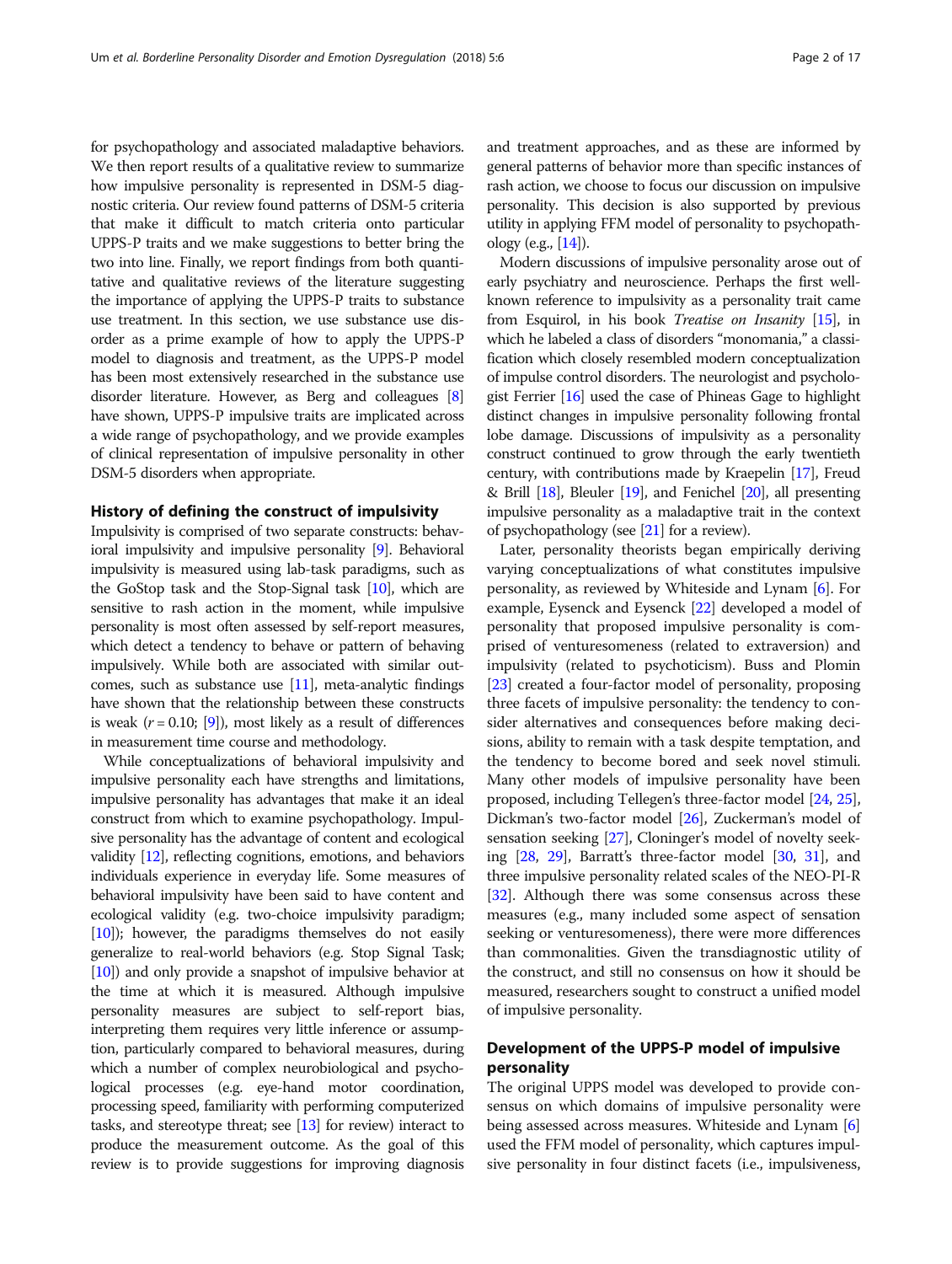self-discipline, excitement seeking, and deliberation; [\[2](#page-13-0)]) as a framework through which to construct a dimensional model of impulsive personality. To do this, Whiteside and Lynam [\[6\]](#page-13-0) conducted a factor analysis of 10 existing impulsive personality measures in order to document underlying factors that would map onto the FFM model. Four facets of impulsive personality were extracted: (negative) urgency, or the tendency to act rashly while experiencing strong negative emotion, was associated with the impulsiveness facet of the FFM; (lack of) premeditation, or the tendency to act without thinking, was associated with the deliberation facet; (lack of) perseverance, or the tendency to become bored with and discontinue a task without finishing, was associated with the self-discipline facet; and sensation seeking, or the tendency to seek out novel exciting experiences, was associated with the excitement seeking facet. In 2007, Cyders and colleagues [[7\]](#page-13-0) developed the construct of positive urgency, or the tendency to act rashly while experiencing strong positive emotion, which was subsequently added to create the UPPS-P Impulsive Behavior Scale [\[5](#page-13-0)]. Although newer to the model, positive urgency was theorized to be unique due to anecdotal reports of positive emotion fueled celebratory events (e.g., vandalism in response to sports wins, flashing during Mardi Gras, drinking during celebrations) [[33](#page-13-0), [34\]](#page-14-0).

Subsequent work has suggested the traits are best represented as a three-factor, hierarchical model, composed of 1) sensation seeking, 2) deficits of conscientiousness (with lack of planning and lack of perseverance as sub-factors), and 3) urgency (with negative and positive urgency as sub-factors) [\[35\]](#page-14-0). Interestingly, no model with an overall "impulsive personality" factor fit the data, suggesting that there is no single construct which we can point to as "impulsive personality," so we should instead discuss these traits as separate, though related, factors [\[35\]](#page-14-0). Therefore, we refer to these traits as "UPPS-P traits" throughout the rest of this review.

The UPPS-P Impulsive Behavior Scale consists of 59 statements rated on a 1 to 4 Likert-type scale from "agree strongly" to "disagree strongly." The UPPS-P questionnaire has been translated into more than 10 languages, including French [\[36\]](#page-14-0), German [\[37](#page-14-0)], Italian [[38\]](#page-14-0), Spanish [[39](#page-14-0)], Korean [[40\]](#page-14-0), Polish [\[41\]](#page-14-0), Portuguese [[42](#page-14-0)], and Dutch [[43](#page-14-0)] and multiple short forms have been developed in Arabic [[44](#page-14-0)], English [[45](#page-14-0)], Farsi [\[46\]](#page-14-0), French [\[47](#page-14-0)], German [[48](#page-14-0)], Italian [\[49\]](#page-14-0), and Spanish [[50\]](#page-14-0). A child version also has been developed and validated [\[51](#page-14-0)]. To date, the original Whiteside and Lynam [\[6\]](#page-13-0) article alone has been cited over 2500 times and the article describing subsequent development of positive urgency by Cyders and colleagues [[7\]](#page-13-0) over 600 times. Since its development, the UPPS-P Impulsive Behavior Scale has become a popular and useful tool for assessing multidimensional impulsive personality traits. These traits have been shown to relate to a wide range of psychopathology, including, but not limited to, substance use [\[52,](#page-14-0) [53\]](#page-14-0), problem gambling [[54,](#page-14-0) [55](#page-14-0)], risky sexual behaviors [\[56,](#page-14-0) [57\]](#page-14-0), depression and anxiety [[58](#page-14-0)], aggression  $[59, 60]$  $[59, 60]$  $[59, 60]$  $[59, 60]$ , borderline personality disorder  $[61]$  $[61]$  $[61]$ , bipolar disorders [\[62,](#page-14-0) [63](#page-14-0)], suicidal and non-suicidal selfinjurious behaviors  $[64, 65]$  $[64, 65]$  $[64, 65]$  $[64, 65]$  $[64, 65]$ , and disordered eating  $[66, 67]$  $[66, 67]$  $[66, 67]$  $[66, 67]$ .

## Brief review of existing research with the UPPS-P model

Much of the work with the UPPS-P to date has focused on either how the UPPS-P traits are associated with existing psychopathology or else the extent to which they predict onset or increases in these symptoms over time. An important quantitative meta-analysis by Berg and colleagues [\[8](#page-13-0)] recently reviewed this vast literature and supported the specificity of the UPPS-P traits for psychopathology and maladaptive behaviors (i.e., alcohol and substance use, depression, suicidality and non-suicidal self-injurious behaviors, aggression, anxiety, BPD, and disordered eating). Interestingly, in this review, either positive or negative urgency showed the highest effects in each category of psychopathology reviewed, supporting the view that urgency in particular is a transdiagnostic endophenotype of risk  $[68]$ , and consistent with other metaanalytic reviews [\[52](#page-14-0), [69\]](#page-14-0). Negative urgency demonstrated the largest effect on every category of psychopathology reviewed (average effect size of  $r = .34$  across disorders), except alcohol and substance use, where positive urgency demonstrated an effect of similar magnitude [\[8\]](#page-13-0). Lack of premeditation and lack of perseverance showed similar effect sizes across disorders, suggesting these traits could be equally important in diagnosis and treatment, for alcohol/substance use disorders, suicidality, and borderline personality disorder, although the authors discuss how these separate traits could be differentially contributing to aspects of disorders, such as Attention Deficit Hyperactivity Disorder [[8](#page-13-0)]. Sensation seeking showed the most robust relationships with alcohol/substance use, suicidality, and aggression [\[8\]](#page-13-0).

In addition, measurement of these five separate, though related, traits has allowed researchers to predict specific aspects of impulsive behavior within a particular disorder. One of the original and long-supported findings with the UPPS-P traits suggests the role of sensation seeking in the frequency of alcohol and drug use (including experimenting with new types of drugs), whereas negative urgency is related to problematic levels of use [\[52,](#page-14-0) [70\]](#page-14-0). Even though they are highly inter-correlated, differences in prediction between positive and negative urgency exist. For example, previous cross-sectional, longitudinal, and experimental emotion induction studies have demonstrated the distinctiveness of negative and positive urgency in risk-taking, such that negative urgency predicts negative emotion-based risktaking while positive urgency predicts positive emotion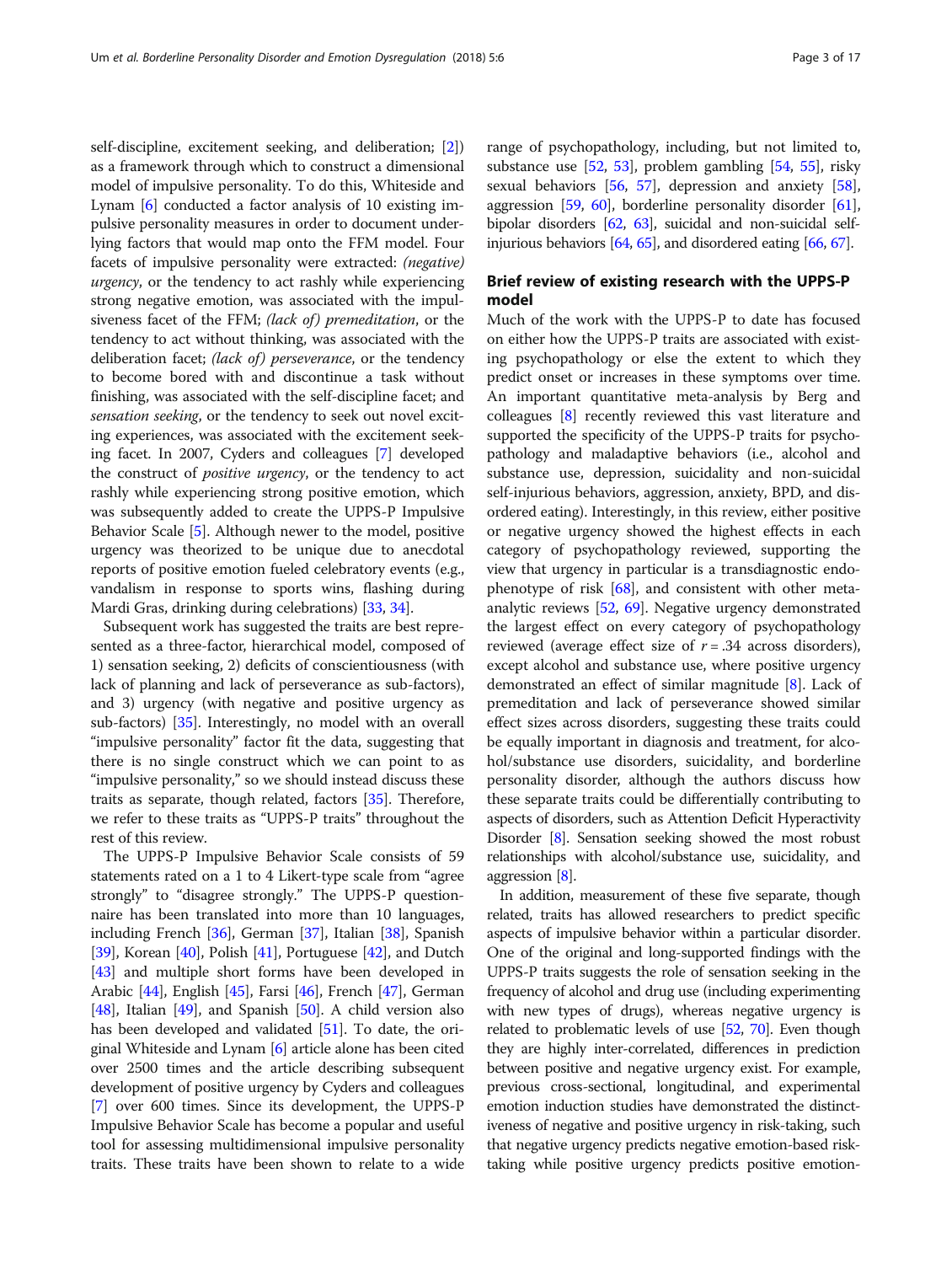based risk-taking [\[7](#page-13-0), [35](#page-14-0), [54](#page-14-0), [71](#page-14-0), [72](#page-14-0)]. Additionally, only negative urgency is associated with binge eating [[8](#page-13-0), [69\]](#page-14-0) and positive urgency is significantly greater among individuals with high risk for mania compared to those with low risk (negative urgency did not differ between groups) [\[63\]](#page-14-0).

In sum, these data suggest that the UPPS-P traits demonstrate specificity in relation to psychopathology. The importance of this specificity should not be overlooked: in measuring a general disposition to impulsive personality, which lumps the various traits together, relationships with psychopathology may be masked or have their effect sizes diluted [[73](#page-14-0)]. This idea is nicely demonstrated by Berg and colleagues [[8\]](#page-13-0): For example, in the case of suicidality and non-suicidal self-injurious behavior, the averaged effect of UPPS-P traits is small and not significant ( $r = 0.18$ ,  $p > .05$ ), masking the larger effect of negative urgency on these behaviors  $(r = 0.25, p < .001)$ . Similar masking effects are seen across the disorders reviewed by Berg and colleagues [\[8](#page-13-0)].

## Representation of UPPS-P traits in the DSM-5 diagnostic criteria

On the one hand, the association of UPPS-P traits with psychopathology should come as no surprise to those familiar with the DSM-5 [[3\]](#page-13-0), since impulsive behavior, defined broadly, is likely the most common diagnostic criterion apart from distress. However, identifying the specific traits underlying these criteria can prove difficult. In preparation for this manuscript, the authors reviewed all diagnostic criteria in the DSM-5 in order to identify how specific diagnostic criteria matched onto the UPPS-P traits. The first author (M.U.) evaluated each diagnostic criterion in the DSM-5, produced a "liberal" list of diagnostic criteria that seemed to represent UPPS-P model of impulsive personality traits, and designated initial coding. Then, the last three authors (A.R.H., Z.T.W., & M.A.C.) independently coded the list and provided the rationale. The codes were judged to be in agreement when at least three out of four authors agreed and in disagreement when the majority did not reach consensus.

In some cases, UPPS-P traits were clearly represented in DSM-5 diagnostic criteria (see Table [1](#page-4-0)). For example, negative urgency is represented in diagnostic criteria for posttraumatic stress disorder (e.g., "Irritable behavior and angry outbursts (with little or no provocation) typically expressed as verbal or physical aggression toward people or objects.") and for gambling disorders (e.g., "Often gambles when feeling distressed (e.g., helpless, guilty, anxious, depressed)"). Positive urgency is represented in a diagnostic criterion for bipolar disorder (e.g., "Excessive involvement in activities that have a high potential for painful consequences (e.g., engaging in unrestrained buying sprees, sexual indiscretions, or foolish business investments) during the period of mood disturbance and increased energy or activity"). Lack of

perseverance is represented in diagnostic criteria for attention-deficit/hyperactivity disorder (e.g., "Often has difficulty sustaining attention in tasks or play activities (e.g., has difficulty remaining focused during lectures, conversations, or lengthy reading)"). Lack of premeditation is represented in diagnostic criteria for substance use disorders (e.g., "[substance] is often taken in larger amounts or over a longer period than was intended") and antisocial personality disorder (e.g., "Impulsivity or failure to plan ahead"). Sensation seeking is represented as a diagnostic criterion for borderline personality disorder (e.g., "Impulsivity in at least two areas that are potentially self-damaging (e.g., spending, sex, substance abuse, reckless driving, binge eating)").

## Discordance between UPPS-P traits and DSM-5 diagnostic criteria

More often, however, we could not agree on the trait being referenced. There are some notable patterns in the points where we could not reach consensus. We believe these qualitative patterns can inform how the DSM-5 could better incorporate UPPS-P traits into disorder criteria.

First, although emotions are a central feature of many DSM-5 disorders, and negative and positive urgency have shown robust relationships to these disorders [\[8](#page-13-0)], the role of emotions and urgency are not clearly defined in the diagnostic criteria and little to no distinction is made between the roles of positive and negative emotions across disorders (see Table [2\)](#page-6-0). Extensive research highlights the important role of emotions in DSM-5 disorders and maladaptive behaviors including, but not limited to, binge eating [\[74\]](#page-14-0), substance use [\[75](#page-14-0)–[77](#page-14-0)], depression [\[78](#page-14-0)–[80](#page-14-0)], bipolar disorder [\[81,](#page-14-0) [82](#page-15-0)], obsessive compulsive disorder [[83](#page-15-0)], BPD [[84](#page-15-0)], schizophrenia [\[85](#page-15-0)–[88](#page-15-0)], suicidal behavior [[89](#page-15-0)], and aggression [[59](#page-14-0), [89\]](#page-15-0). However, current wording in many of the diagnostic criteria for these disorders does not directly address the role of emotions nor integrate the concepts of impulsive personality and emotions, thus precluding the research team from agreeing that the criterion represented the concept of urgency. Considering the fact that many well-known treatment approaches target emotion regulation to improve psychopathological symptoms (e.g., cognitive behavioral therapy targeting reduction in negative emotion through cognitive restructuring [[90](#page-15-0)]; dialectical behavioral therapy enhancing emotion regulation and distress tolerance skills [\[91\]](#page-15-0); mindfulness therapy focusing on accepting but not reacting to feelings or thoughts [[92](#page-15-0)]), it seems essential to incorporate the emotional aspects of clinical representation in the criteria for diagnosis.

For example, binge eating is a key characteristic of bulimia nervosa and binge eating disorder. Research has shown that negative emotions precede binge eating [[74](#page-14-0)] and that negative urgency is an important risk factor [[69\]](#page-14-0). A recent study showed that negative urgency is an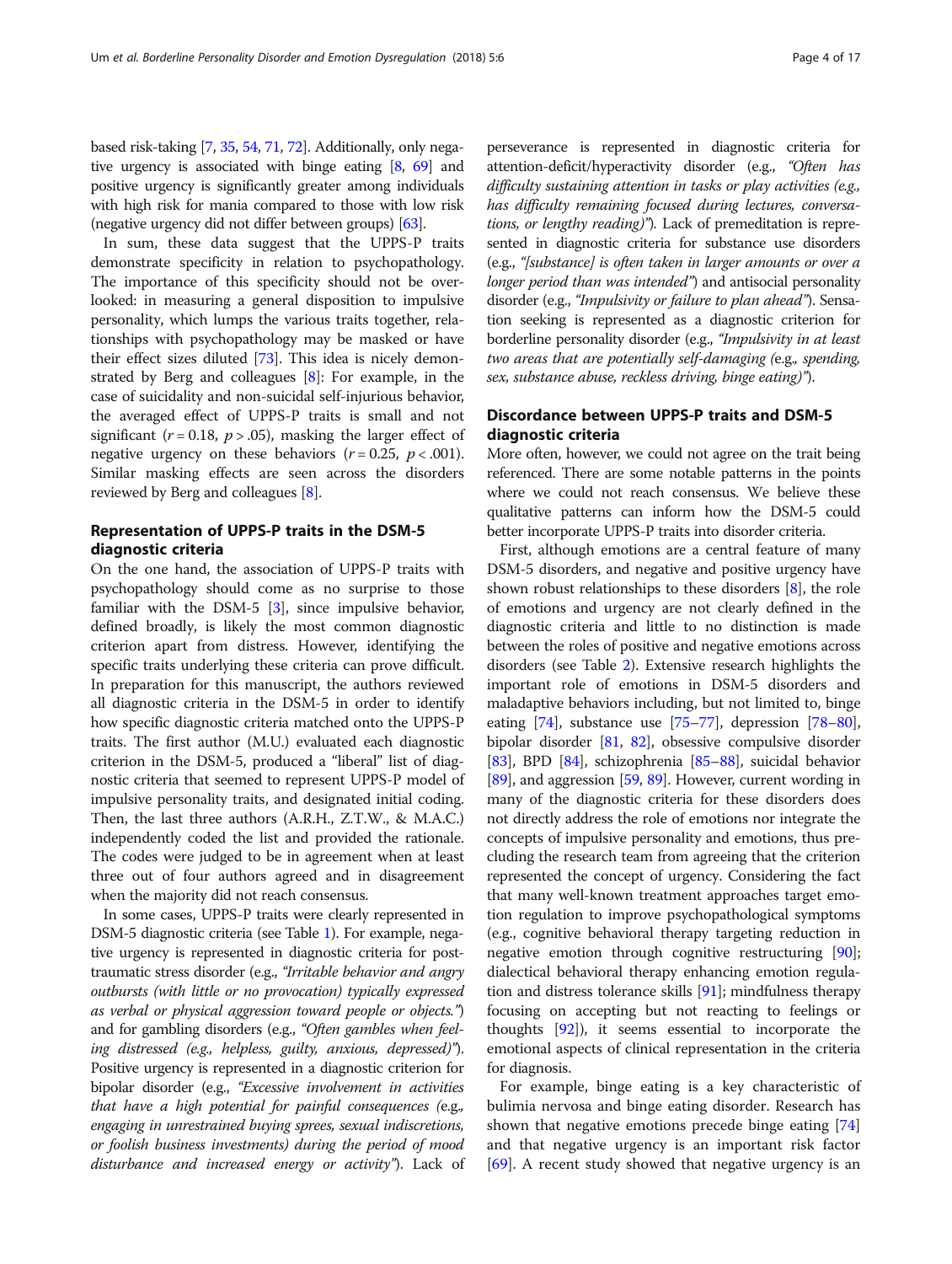<span id="page-4-0"></span>

| Three-factor<br>model                 | DSM-5<br>disorder                            | Diagnostic criteria [3] (Specific Traits when agreement was reached between raters)                                                                                                                                                                                                                                                                                                                                                                                                                                                                                                                                                                                                                                                                                                                                                                                                                                                                                   |
|---------------------------------------|----------------------------------------------|-----------------------------------------------------------------------------------------------------------------------------------------------------------------------------------------------------------------------------------------------------------------------------------------------------------------------------------------------------------------------------------------------------------------------------------------------------------------------------------------------------------------------------------------------------------------------------------------------------------------------------------------------------------------------------------------------------------------------------------------------------------------------------------------------------------------------------------------------------------------------------------------------------------------------------------------------------------------------|
| Urgency                               | Posttraumatic<br>Stress Disorder             | E. Marked alterations in arousal and reactivity associated with the traumatic event(s), beginning or worsening<br>after the traumatic event(s) occurred:<br>1. Irritable behavior and angry outbursts (with little or no provocation) typically expressed as verbal or physical<br>aggression toward people or objects. (Negative Urgency)<br>2. Reckless or self-destructive behavior (Negative Urgency)                                                                                                                                                                                                                                                                                                                                                                                                                                                                                                                                                             |
|                                       | Intermittent<br>Explosive<br>Disorder        | C. The recurrent aggressive outbursts are not premeditated (i.e., they are impulsive and/or anger-based) and are<br>not committed to achieve some tangible objective (e.g., money, power, intimidation). (Negative Urgency)                                                                                                                                                                                                                                                                                                                                                                                                                                                                                                                                                                                                                                                                                                                                           |
|                                       | Bipolar I/II<br>disorder                     | B. During the period of mood disturbance and increased energy or activity are present to a significant degree<br>and represent a noticeable change from usual behaviors:<br>7. Excessive involvement in activities that have a high potential for painful consequences (e.g., engaging in<br>unrestrained buying sprees, sexual indiscretions, or foolish business investments). (Positive Urgency)                                                                                                                                                                                                                                                                                                                                                                                                                                                                                                                                                                   |
|                                       | Gambling<br>disorder                         | A. Persistent and recurrent problematic gambling behavior leading to clinically significant impairment or distress:<br>5. Often gambles when feeling distressed (e.g., helpless, guilty, anxious, depressed). (Negative Urgency)                                                                                                                                                                                                                                                                                                                                                                                                                                                                                                                                                                                                                                                                                                                                      |
|                                       | Borderline<br>Personality<br>Disorder        | A. A pervasive pattern of instability of interpersonal relationships, self-image, and affects, and marked impulsivity:<br>6. Affective instability due to a marked reactivity of mood (e.g., intense episodic dysphoria, irritability, or anxiety<br>usually lasting a few hours and only rarely more than a few days). (Negative Urgency)<br>8. Inappropriate, intense anger or difficulty controlling anger (e.g., frequent displays of temper, constant anger,<br>recurrent physical fights). (Negative Urgency)                                                                                                                                                                                                                                                                                                                                                                                                                                                   |
| Lack of<br>conscientiousness Deficit/ | Attention-<br>Hyperactivity<br>Disorder      | A. A persistent pattern of inattention and/or hyperactivity-impulsivity that interferes with functioning or development:<br>1. Inattention: inconsistent with developmental level and that negatively impacts directly on social and<br>academic/occupational activities:<br>b. Often has difficulty sustaining attention in tasks or play activities (e.g., has difficulty remaining focused<br>during lectures, conversations, or lengthy reading). (Lack of Perseverance)<br>d. Often does not follow through on instructions and fails to finish schoolwork, chores, or duties in work<br>place (e.g., starts tasks but quickly loses focus and is easily sidetracked). (Lack of Perseverance)<br>f. Often avoids, dislikes, or is reluctant to engage in tasks that require sustained mental effort (e.g.,<br>schoolwork or homework; for older adolescents and adults, preparing reports, completing forms,<br>reviewing length papers). (Lack of Perseverance) |
|                                       | Intermittent<br>Explosive<br>Disorder        | C. The recurrent aggressive outbursts are not premeditated (i.e., they are impulsive and/or<br>anger-based) and are not committed to achieve some tangible objective (e.g., money, power, intimidation).<br>(Lack of Premeditation)                                                                                                                                                                                                                                                                                                                                                                                                                                                                                                                                                                                                                                                                                                                                   |
|                                       | Kleptomania                                  | A. Recurrent failure to resist impulses to steal objects that are not needed for personal use or for their monetary<br>value (Lack of Perseverance)                                                                                                                                                                                                                                                                                                                                                                                                                                                                                                                                                                                                                                                                                                                                                                                                                   |
|                                       | Substance<br>use disorders                   | A. A problematic pattern of [substance] use leading to clinically significant impairment or distress:<br>1. [Substance] is often taken in larger amounts or over a longer period than was intended. (Lack of Premeditation)<br>5. Recurrent [substance] use resulting in a failure to fulfill major role obligations at work, school, or home.<br>6. Continued [substance] use despite having persistent or recurrent social or interpersonal problems caused or<br>exacerbated by the effects of alcohol. (Lack of Premeditation)<br>8. Recurrent [substance] use in situations in which it is physically hazardous. (Lack of Premeditation)<br>9. [Substance] use is continued despite knowledge of having a persistent or recurrent physical or psychological<br>problem that is likely to have been caused or exacerbated by alcohol                                                                                                                              |
|                                       | Gambling<br>disorder                         | B. Persistent and recurrent problematic gambling behavior leading to clinically significant impairment or<br>distress:<br>6. After losing money gambling, often returns another day to get even ("chasing" one's losses). (Lack of Premeditation)<br>8. Has jeopardized or lost a significant relationship, job, or educational or career opportunity because of gambling.                                                                                                                                                                                                                                                                                                                                                                                                                                                                                                                                                                                            |
|                                       | Antisocial<br>Personality<br>Disorder        | A. A pervasive pattern of disregard for and violation of the rights of others:<br>3. Impulsivity or failure to plan ahead (Lack of Premeditation)<br>6. Consistent irresponsibility, as indicated by repeated failure to sustain consistent work behavior or honor<br>financial obligations. (Lack of Premeditation)                                                                                                                                                                                                                                                                                                                                                                                                                                                                                                                                                                                                                                                  |
| Sensation seeking Pyromania           |                                              | C. Fascination with, interest in, curiosity about, or attraction to fire and its situational contexts (e.g., paraphernalia,<br>uses, consequences).<br>D. Pleasure, gratification, or relief when setting fires or when witnessing or participating in their aftermath.                                                                                                                                                                                                                                                                                                                                                                                                                                                                                                                                                                                                                                                                                               |
|                                       | Gambling<br>disorder                         | A. Persistent and recurrent problematic gambling behavior leading to clinically significant impairment or<br>distress:<br>1. Needs to gamble with increasing amounts of money in order to achieve the desired excitement                                                                                                                                                                                                                                                                                                                                                                                                                                                                                                                                                                                                                                                                                                                                              |
|                                       | <b>Borderline</b><br>Personality<br>Disorder | B. A pervasive pattern of instability of interpersonal relationships, self-image, and affects, and marked impulsivity:<br>4. Impulsivity in at least two areas that are potentially self-damaging (e.g., spending, sex, substance abuse,<br>reckless driving, binge eating).                                                                                                                                                                                                                                                                                                                                                                                                                                                                                                                                                                                                                                                                                          |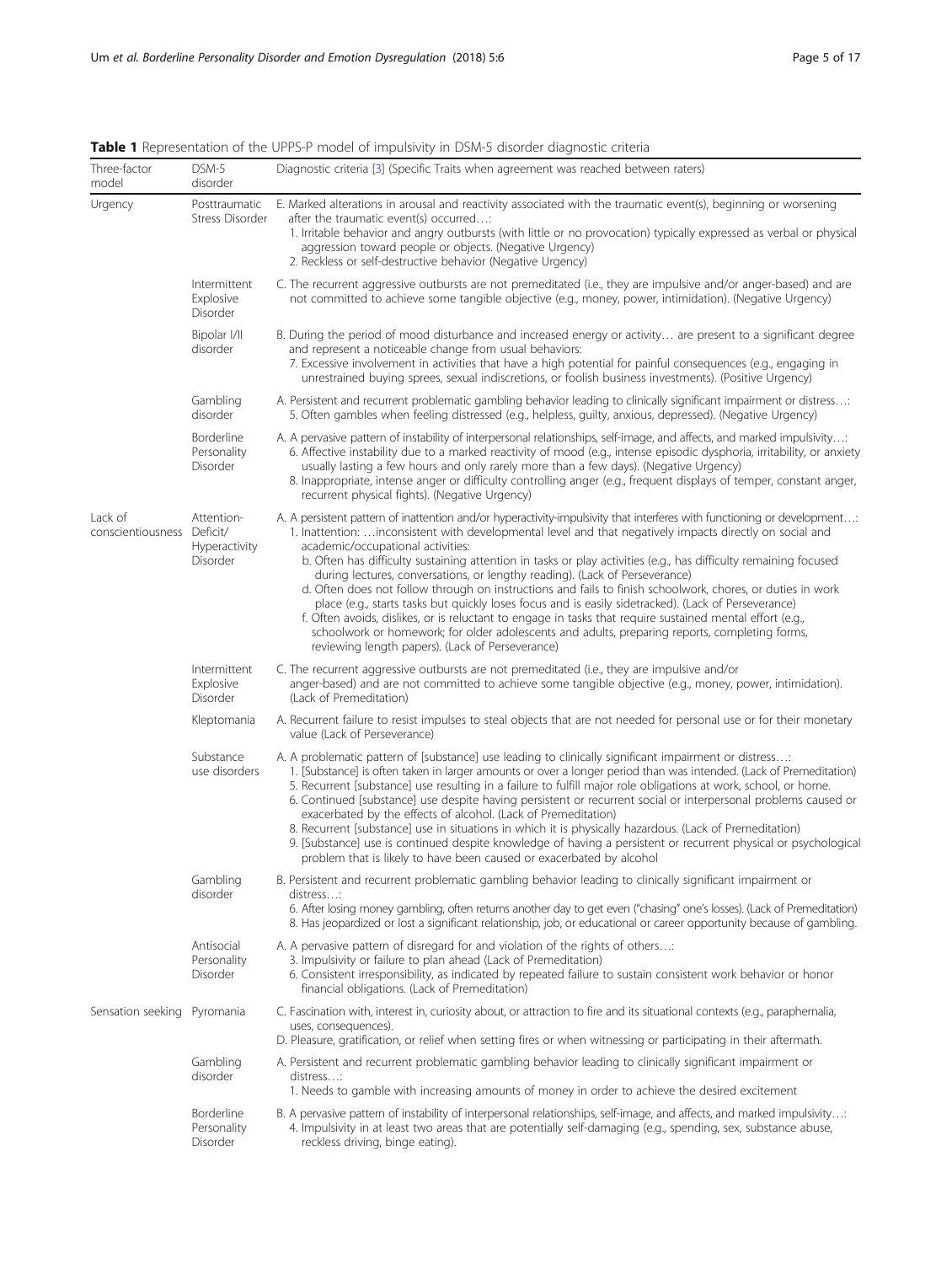| Three-factor<br>model | DSM-5<br>disorder              | Diagnostic criteria [3] (Specific Traits when agreement was reached between raters)                                                                                                                           |  |  |  |  |
|-----------------------|--------------------------------|---------------------------------------------------------------------------------------------------------------------------------------------------------------------------------------------------------------|--|--|--|--|
|                       | Voyeuristic<br><b>Disorder</b> | A.  recurrent and intense sexual arousal from observing an unsuspecting person who is naked, in the process<br>of disrobing, or engaging in sexual activity, as manifested by fantasies, urges, or behaviors. |  |  |  |  |
|                       | Exhibitionistic<br>Disorder    | A.  recurrent and intense sexual arousal from the exposure of one's genitals to an unsuspecting person, as<br>manifested by fantasies, urges, or behaviors                                                    |  |  |  |  |
|                       | Frotteuristic<br>Disorder      | A.  recurrent and intense sexual arousal from touching or rubbing against a nonconsenting person, as<br>manifested by fantasies, urges, or behaviors.                                                         |  |  |  |  |
|                       | Disorder                       | Sexual Sadism A.  recurrent and intense sexual arousal from the physical or psychological suffering of another person, as<br>manifested by fantasies, urges, or behaviors.                                    |  |  |  |  |
|                       | Pedophilic<br>Disorder         | A.  recurrent, intense sexually arousing fantasies, sexual urges, or behaviors involving sexual activity with a<br>prepubescent child or children (generally age 13 years or younger).                        |  |  |  |  |
|                       | Fetishistic<br>Disorder        | A.  recurrent and intense sexual arousal from either the use of nonliving objects or a highly specific focus on<br>non-genital body part(s), as manifested by fantasies, urges, or behaviors                  |  |  |  |  |
|                       | Transvestic<br>Disorder        | A.  recurrent and intense sexual arousal from cross-dressing, as manifested by fantasies, urges, or behaviors                                                                                                 |  |  |  |  |

Table 1 Representation of the UPPS-P model of impulsivity in DSM-5 disorder diagnostic criteria (Continued)

important predictor of treatment outcome for binge eating disorder, such that greater negative urgency at baseline was related to a smaller reduction of binge eating frequency during and after treatment [[93](#page-15-0)]. However, the emotional aspect of the binge eating is not recognized in DSM-5: "A sense of lack of control over eating during the episode (e.g., a feeling that one cannot stop eating or control what or how much one is eating)." Additionally, an important feature of substance use disorders is substance use associated craving ("craving, or a strong desire or urge to use [the substance]") which is often induced by negative emotional states (and likely positive emotional states, although not well investigated) [\[94](#page-15-0)], and further, neurobiological evidence indicates negative urgency likely plays a causal role in substance craving [[95](#page-15-0), [96\]](#page-15-0). For clinicians, identifying underlying causes of craving, in this case emotional state, is imperative to developing a targeted approach to reducing craving; however, the DSM-5 does not specify the emotional basis of how or why cravings are triggered.

Second, in many cases the UPPS-P trait that is represented in diagnostic criteria does not match the trait that is best supported by research literature. This lead to difficulty of the authors to agree on which trait was or should be coded in the criteria. In substance use disorders, for example, lack of premeditation is well represented in the diagnostic criteria, (see Table [1](#page-4-0)) while negative and positive urgency is overlooked, despite their more robust relationships with more problematic and disordered substance use behaviors and consequences [[8](#page-13-0), [52,](#page-14-0) [97,](#page-15-0) [98](#page-15-0)]. This mismatch would lead to inadequate assessment, under-identification of individuals with urgency who are at higher risk, and mistargeted treatment planning. Therefore, we suggest that negative and positive urgency would be important to include in the diagnostic criteria for substance use disorders, and that treatment should be customized based on whichever trait (whether it is negative and positive urgency or lack of premeditation) is driving the initiation, development or maintenance of disorder. Additionally, negative urgency is represented in the diagnostic criteria for gambling disorder. However, research indicates that there is a strong positive relationship between gambling behavior and positive urgency [\[7\]](#page-13-0), and further, positive urgency uniquely predicts problematic gambling behavior, such as gambling with money that one cannot pay back [\[54](#page-14-0)]. Similar to substance use disorders, including both positive and negative urgency in the diagnostic criteria for gambling disorders is essential for interventions tailored to the specific urgency trait.

Third, representation of UPPS-P traits in some diagnostic criteria is often unclear or confounded by other constructs separate from, but related to, impulsive personality. This confounding of symptoms made it difficult for the authors to agree on the specific trait being represented, since the criteria include behaviors that may be driven by impulsive personality but could also be driven by other factors (see Table [2\)](#page-6-0). For example, many of the defiant behaviors listed as diagnostic criteria for oppositional defiant disorder (e.g., "Often actively defies or refuses to comply with requests from authority figures or with rules"), conduct disorder (e.g., "Has broken into someone else's house, building, or car"), and antisocial personality disorder (e.g., "Failure to conform to social norms with respect to lawful behaviors, as indicated by repeatedly performing acts that are grounds for arrest") describe behaviors related to impulsive personality [[61](#page-14-0), [99](#page-15-0)], but these behaviors can also be purposeful and deliberate. Further, suicidal and non-suicidal self-injurious behaviors (e.g., "Recurrent thoughts of death (not just fear of dying), recurrent suicidal ideation without a specific plan, or a suicide attempt or a specific plan for committing suicide") in bipolar disorder, BPD, or major depressive disorder are also often driven by impulsive personality [\[100](#page-15-0)],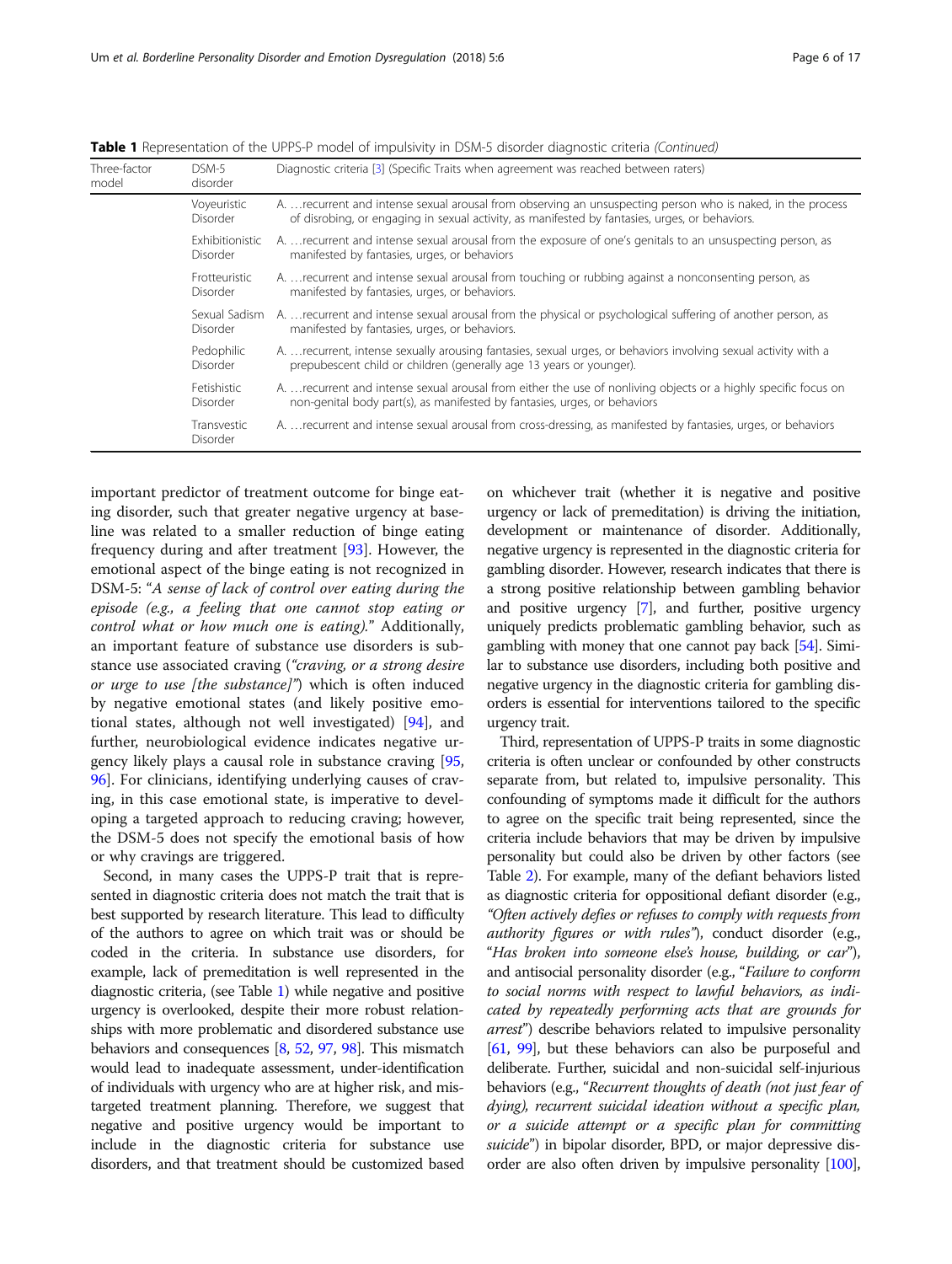|                                                                       |                                                                                                                                                                                                                                                                                                                                               | Reason attributed to disagreement |                |                                                        |                       |                                         |  |
|-----------------------------------------------------------------------|-----------------------------------------------------------------------------------------------------------------------------------------------------------------------------------------------------------------------------------------------------------------------------------------------------------------------------------------------|-----------------------------------|----------------|--------------------------------------------------------|-----------------------|-----------------------------------------|--|
| DSM-5 disorder                                                        | Diagnostic criteria [3]                                                                                                                                                                                                                                                                                                                       | include<br>emotion                | wrong<br>trait | Does not Focus on Confounded<br>by other<br>constructs | traits in<br>criteria | Multiple Compulsive<br>or<br>impulsive? |  |
| -Bipolar I/II<br><b>Disorders</b><br>•Major<br>Depressive<br>Disorder | A.  represent a change from previous functioning; at least one<br>of the symptoms is either (1) depressed mood or (2) loss of<br>interest or pleasure.<br>9. Recurrent thoughts of death (not just fear of dying), recurrent<br>suicidal ideation without a specific plan, or a suicide attempt<br>or a specific plan for committing suicide. |                                   |                | Χ                                                      |                       |                                         |  |
| Disruptive<br>Mood<br>Dysregulation<br>Disorder                       | A. Severe recurrent temper outbursts manifested verbally (e.g., verbal<br>rages) and/or behaviorally (e.g., physical aggression toward people<br>or property) that are grossly out of proportion in intensity or<br>duration to the situation or provocation.                                                                                 |                                   |                | Χ                                                      | Χ                     |                                         |  |
| <b>-</b> Bulimia<br>Nervosa<br>•Binge<br>Eating<br>Disorder           | A. Recurrent episodes of binge eating. An episode of binge eating<br>is characterized by both of the following:<br>2. A sense of lack of control over eating during the episode<br>(e.g., a feeling that one cannot stop eating or control what or<br>how much one is eating).                                                                | X                                 |                |                                                        |                       |                                         |  |
| Oppositional<br>Defiant<br>Disorder                                   | A. A pattern of angry/irritable mood, argumentative/defiant behavior,<br>or vindictiveness, and exhibited during interaction with at least<br>one individual who is not a sibling.                                                                                                                                                            |                                   |                |                                                        |                       |                                         |  |
|                                                                       | 1. Often loses temper.                                                                                                                                                                                                                                                                                                                        |                                   |                | Χ                                                      |                       |                                         |  |
|                                                                       | 4. Often actively defies or refuses to comply with requests from<br>authority figures or with rules.                                                                                                                                                                                                                                          |                                   |                | Χ                                                      |                       |                                         |  |
| Intermittent<br>Explosive                                             | B. Recurrent behavioral outbursts representing a failure to control<br>aggressive impulses                                                                                                                                                                                                                                                    |                                   |                |                                                        |                       |                                         |  |
| Disorder                                                              | 1. Verbal aggression (e.g., temper tantrums, tirades, verbal arguments<br>or fights) or physical aggression toward property, animals, or other<br>individuals                                                                                                                                                                                 |                                   |                | Χ                                                      |                       |                                         |  |
|                                                                       | 2. The behavioral outbursts involving damage or destruction of<br>property and/or physical assault involving physical injury against<br>animals or other individuals                                                                                                                                                                          |                                   |                | Χ                                                      |                       |                                         |  |
| Conduct<br>disorder                                                   | A. A repetitive and persistent pattern of behavior in which the basic<br>rights of others or major age-appropriate societal norms or rules<br>are violated                                                                                                                                                                                    |                                   |                |                                                        |                       |                                         |  |
|                                                                       | 2. Often initiates physical fights                                                                                                                                                                                                                                                                                                            |                                   |                | Χ                                                      | Χ                     |                                         |  |
|                                                                       | 3. Has used a weapon that can cause serious physical harm to<br>others (e.g., a bat, brick, broken bottle, knife, gun).                                                                                                                                                                                                                       |                                   |                | Χ                                                      | Χ                     |                                         |  |
|                                                                       | 6. Has stolen while confronting a victim (e.g., mugging, purse<br>snatching, extortion, armed robbery)                                                                                                                                                                                                                                        |                                   |                | Χ                                                      | Χ                     |                                         |  |
|                                                                       | 7. Has forced someone into sexual activity                                                                                                                                                                                                                                                                                                    |                                   |                | Χ                                                      | Χ                     |                                         |  |
|                                                                       | 10. Has broken into someone else's house, building, or car                                                                                                                                                                                                                                                                                    |                                   |                | Χ                                                      | Χ                     |                                         |  |
|                                                                       | 12. Has stolen items of nontrivial value without confronting a victim<br>(e.g., shoplifting, but without breaking and entering; forgery)                                                                                                                                                                                                      |                                   |                | Χ                                                      | Χ                     |                                         |  |
|                                                                       | 13. Often stays out at night despite parental prohibition, beginning<br>before age 13 years.                                                                                                                                                                                                                                                  |                                   |                | Χ                                                      | Χ                     |                                         |  |
|                                                                       | 14. Has run away from home overnightwhile living in the parental<br>or parental surrogate home                                                                                                                                                                                                                                                |                                   |                | Χ                                                      | Χ                     |                                         |  |
| Pyromania                                                             | B. Tension or affective arousal before act                                                                                                                                                                                                                                                                                                    |                                   |                | Χ                                                      |                       |                                         |  |
| Kleptomania                                                           | B. Increasing sense of tension immediately before committing the theft                                                                                                                                                                                                                                                                        |                                   |                | Χ                                                      |                       |                                         |  |
| Substance<br>Use                                                      | A. A problematic pattern of substance use leading to clinically significant<br>impairment or distress                                                                                                                                                                                                                                         |                                   | $X^a$          |                                                        |                       |                                         |  |
| <b>Disorders</b>                                                      | 4. Craving, or a strong desire or urge to use [substance]                                                                                                                                                                                                                                                                                     | Χ                                 |                |                                                        |                       |                                         |  |
|                                                                       | 5. Recurrent [substance] use resulting in a failure to fulfill major role<br>obligations at work, school, or home.                                                                                                                                                                                                                            |                                   |                |                                                        |                       | Χ                                       |  |

## <span id="page-6-0"></span>Table 2 Disagreement in assigning an UPPS-P model of impulsivity trait in DSM-5 disorder diagnostic criteria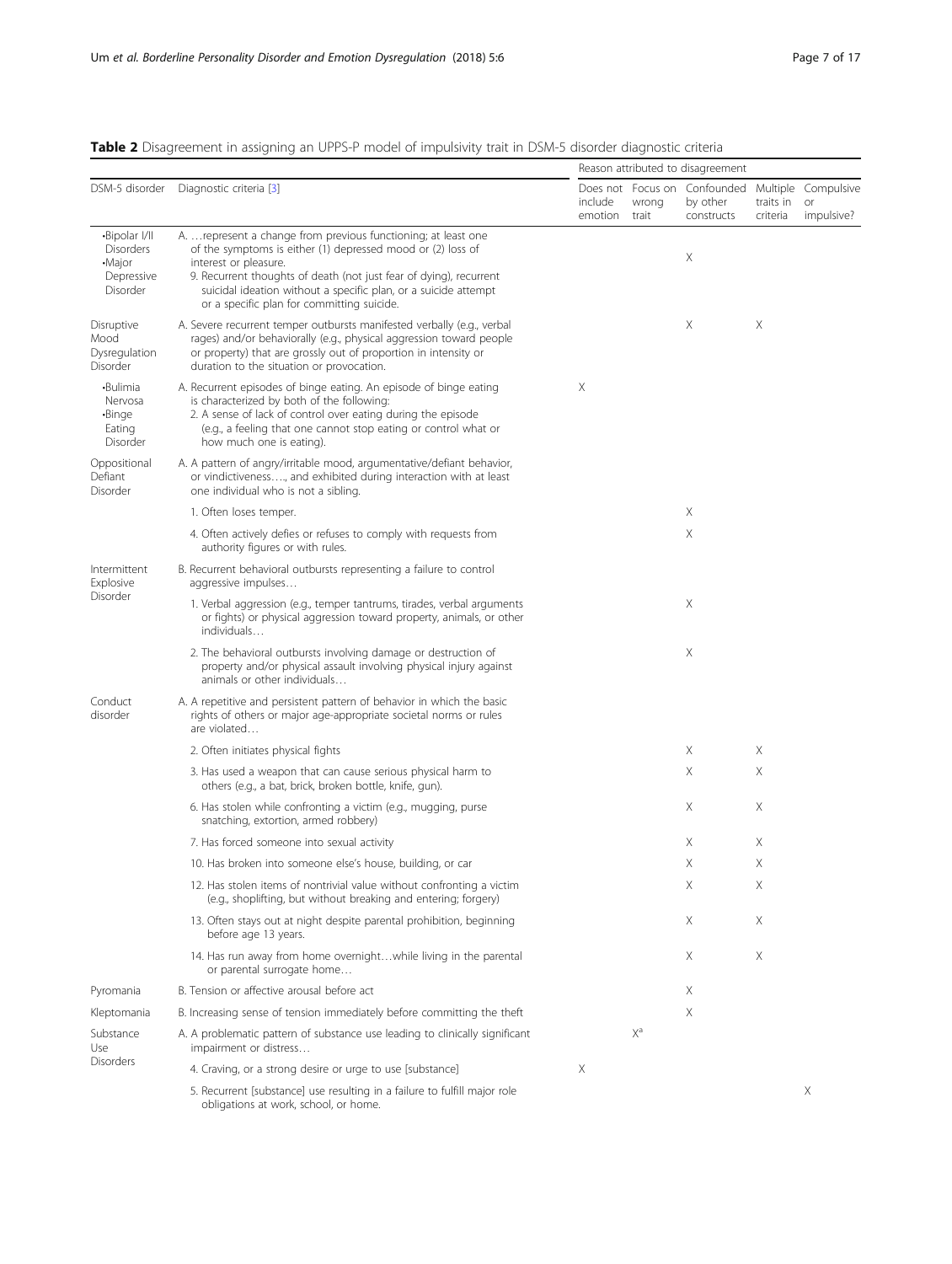|                                       |                                                                                                                                                                                                                                           | Reason attributed to disagreement |                |                                               |                       |                                               |
|---------------------------------------|-------------------------------------------------------------------------------------------------------------------------------------------------------------------------------------------------------------------------------------------|-----------------------------------|----------------|-----------------------------------------------|-----------------------|-----------------------------------------------|
| DSM-5 disorder                        | Diagnostic criteria [3]                                                                                                                                                                                                                   | Does not<br>include<br>emotion    | wrong<br>trait | Focus on Confounded<br>by other<br>constructs | traits in<br>criteria | Multiple Compulsive<br>$\cap$ r<br>impulsive? |
|                                       | 6. Continued [substance] use despite having persistent or recurrent<br>social or interpersonal problems caused or exacerbated by the<br>effects of [substance].                                                                           |                                   |                |                                               |                       | X                                             |
|                                       | 9. [substance] use is continued despite knowledge of having a<br>persistent or recurrent physical or psychological problem that<br>is likely to have been caused or exacerbated by [substance]                                            |                                   |                |                                               |                       | Χ                                             |
| Gambling<br><b>Disorders</b>          | A. Persistent and recurrent problematic gambling behavior leading<br>to clinically significant impairment or distress<br>5. Often gambles when feeling distressed (e.g., helpless, guilty,<br>anxious, depressed).                        |                                   | X              |                                               |                       |                                               |
| Antisocial<br>Personality<br>Disorder | A. A pervasive pattern of disregard for and violation of the rights<br>of others<br>1. Failure to conform to social norms with respect to lawful<br>behaviors, as indicated by repeatedly performing acts that<br>are grounds for arrest. |                                   |                | X                                             | X                     |                                               |
|                                       | 2. Irritability and aggressiveness, as indicated by repeated physical<br>fights or assaults                                                                                                                                               |                                   |                | X                                             | X                     |                                               |
| Borderline<br>Personality<br>Disorder | A. A pervasive pattern of instability of interpersonal relationships,<br>self-image, and affects, and marked impulsivity                                                                                                                  |                                   |                |                                               |                       |                                               |
|                                       | 5. Recurrent suicidal behavior, gestures, or threats, or self-mutilating<br>behavior.                                                                                                                                                     |                                   |                | X                                             |                       |                                               |

#### Table 2 Disagreement in assigning an UPPS-P model of impulsivity trait in DSM-5 disorder diagnostic criteria (Continued)

Notes. <sup>a</sup> = negative and positive urgency is not represented in the diagnostic criteria for substance use disorder, and therefore, no specific diagnostic criteria are currently available to designate

although some findings suggest "general impulsivity" to specifically predict suicide planning in adolescents with high risk for suicide [\[101,](#page-15-0) [102](#page-15-0)]. As written, the criteria do not specify if defiant or suicidal acts are committed willfully, in spite of expected outcomes, or whether they are done without considering the outcomes at all. Further, many of the diagnostic criteria used to describe aggressive or hostile behaviors (e.g., "Often loses temper" in oppositional defiant disorder; "Irritability and aggressiveness, as indicated by repeated physical fights or assaults," in antisocial personality disorder) suggest the kind of emotional arousal associated with negative urgency, but could also be explained by cognitive factors such as hostile attribution bias; that is, a tendency to interpret ambiguous or neutral situations as threatening [\[103](#page-15-0)]. Two individuals then, with fundamentally different problems—cognitive error versus impulsive personality—will nevertheless qualify for the same diagnosis and likely be recommended the same treatment; however, less ambiguous criteria that distinguish impulsive personality traits from willful acts and cognitive errors might help steer an intervention beyond the presenting problem. Criteria that incorporate the intent and varying modes of decision making that give rise to problem behavior might suggest different etiological underpinnings and would dramatically impact the focus of intervention.

Fourth, many of the diagnostic criteria describe behaviors that could be loaded onto several UPPS-P traits, such that the criterion overall was not specific to a singular trait, making agreeing on the particular trait represented

difficult (see Table [2\)](#page-6-0). For example, in substance use disorders, the Criterion 4 "Craving, or a strong desire or urge to use [substance]" might indicate negative or positive urgency, or it could be sensation seeking driven. The Criterion 9 for substance use disorders specifies that "[substance] use is continued despite knowledge of having a persistent or recurrent physical or psychological problem that is likely to have been caused or exacerbated by [substance]," which could be attributed to both lack of premeditation and lack of perseverance. In disruptive mood dysregulation disorder, "Severe recurrent temper outbursts manifested verbally (e.g., verbal rages) and/or behaviorally (e.g., physical aggression toward people or property) that are grossly out of proportion in intensity or duration to the situation or provocation" also shows multiple impulsive personality traits including negative urgency and lack of premeditation. Further, many diagnostic criteria in conduct disorder present both sensation seeking and lack of premeditation (e.g., "Often initiates fights," "Has forced someone into sexual activity," and "Has stolen while confronting a victim (e.g., mugging, purse snatching, extortion, armed robbery)"). A single impulsive personality may be impacting problem behaviors; however, it could also be possible that multiple impulsive personalities are concurrently driving these behaviors. Thus, criteria distinguishing the impact of single impulsive personality or understanding the interactive effect of multiple impulsive personalities that give rise to these problem behaviors could suggest the focus and direction of treatment.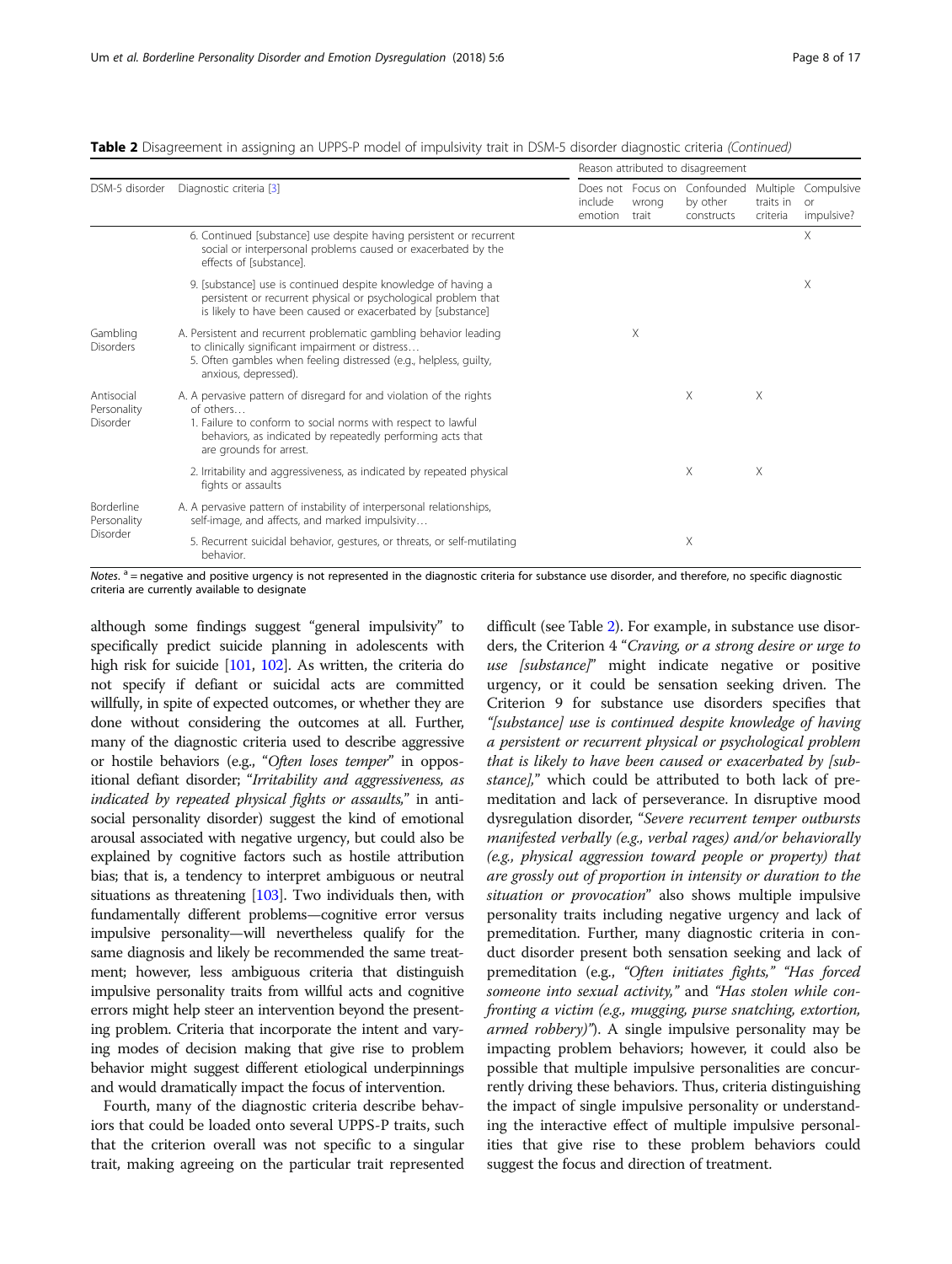This lack of specificity is concerning for a number of reasons: To begin with, as noted above, each of the different UPPS-P traits has its own pattern of prediction associated with specific outcome risks (e.g., sensation seeking and binge drinking, or negative and positive urgency and drinking problems; first reported by [\[104](#page-15-0)] and further supported by a review by [[52](#page-14-0)]). This specificity, however, is not reflected in DSM-5 criteria. For example, while lack of premeditation is well represented in the diagnostic criteria for substance use disorders, sensation seeking, negative urgency, and positive urgency are not. Furthermore, collapsing across the traits tends to mask and dilute the strength of effects, so using criteria that combine aspects, each with different levels of risk, impairs our ability to make predictions that influence how best to structure treatment [[73](#page-14-0)]. In fact, this lack of specificity in criteria goes directly against the purported goal of the DSM-5 to promote further scientific knowledge concerning etiology and treatment of disorders, giving credence to the oft-cited criticisms of too much heterogeneity within disorders and too much overlap between disorders [\[73\]](#page-14-0).

Fifth, a final point of confusion that emerged was the failure to distinguish impulsivity from compulsivity (see Table [2](#page-6-0)). The DSM-5 seems rather to integrate the two. For example, substance use disorders are characterized both by impulsivity in early stages of substance use and compulsivity later on [[105](#page-15-0)]. In general, this diagnosis is seldom sought or given before the disorder has progressed to these later stages, when substance use is both on impulse and by compulsion. DSM-5 criteria for diagnosis, however, do not clearly tease the two apart. For example, "Continued substance use despite having persistent or recurrent social or interpersonal problems caused or exacerbated by the effects of [substance]," "Recurrent [substance] use in situations in which it is physically hazardous," and "[Substance] use is continued despite knowledge of having a persistent or recurrent physical or psychological problems that is likely to have been caused or exacerbated by [substance]" represent both impulsivity (i.e., lack of premeditation) and compulsivity (i.e., persistent and persevering substance use in the face of adverse outcomes [[106\]](#page-15-0)). Although some features of the two are undoubtedly interconnected, it may serve clinicians better to have these constructs distinguished clearly, at least so that treatment design for substance use disorders will correspond with their developmental course.

We believe these patterns can inform how the DSM-5 could better incorporate UPPS-P traits into disorder criteria and we make a few potential recommendations here; however, we by no means see these recommendations as the only options for improvement. For instance, the Hierarchical Taxonomy of Psychopathology (HiTOP) Model has been recently proposed as a way to improve the reliability and validity of diagnosis and to reduce the heterogeneity within disorders, overlap between disorders, and diagnostic instability [[107\]](#page-15-0). This movement proposes the use of a dimensional model of psychopathology through the lens of personality would alleviate many of the difficulties we report above, but also requires a large paradigm shift in diagnosis. This shift would greatly improve our ability to diagnose and treat psychopathology.

However, assuming that such a shift to the HiTOP Model might be slow to implement, we also make some general recommendations concerning improvements to the current DSM-5 diagnostic system that could relieve some of the problems we coded in our review. First, we suggest that DSM-5 criteria could better incorporate how emotions influence behavior, especially in cases where data are clear that impulsivity contributes to the disorder. Pertaining to our example above, a potential criterion for binge eating disorder could be rewritten to state "Engages in uncontrolled eating in response to or during a negative affective state." Such a criterion would better capture the mood and impulsive components known to contribute to binge eating behaviors.

Second, we suggest that when writing diagnostic criteria, language should be avoided that confounds a particular impulsive personality trait with either other impulsive personality traits or other related constructs. As our example of substance use disorders notes, the criterion "Craving, or a strong desire or urge to use [substance]" could be attributed to positive or negative urgency, or even sensation seeking. This could be remedied by including wording to distinguish the idea of trouble resisting urgency (which would reflect urgency, e.g., "Craving or a strong desire or urge to use [substance] that is difficult to resist") from the idea of seeking out new and exciting sensations (which would reflect sensation seeking, e.g., "Craving or strong desire to use substances due to exciting properties of the drug experience").

Third, we suggest that the DSM-5 better match empirical data showing which UPPS-P traits are most highly implicated in the disorder in question. Pertaining to our example above, we suggest that substance use disorder criteria should reflect negative and positive urgency (e.g., "Engages in drug use in response to negative or positive affect.") rather than lack of premeditation. We see the Berg and colleagues review [[8\]](#page-13-0) would provide a strong start to such an approach in determining which traits are important for disorders across the DSM-5. Finally, although mostly specific to substance use disorders, distinguishing between impulsive and compulsive behaviors would help inform the stage or severity of the disorder experienced by the individual.

Although the focus of the present paper is on the DSM-5, the issues we outline in Table [2](#page-6-0) are likely echoed in the International Classification of Disease (ICD) System [[108](#page-15-0)].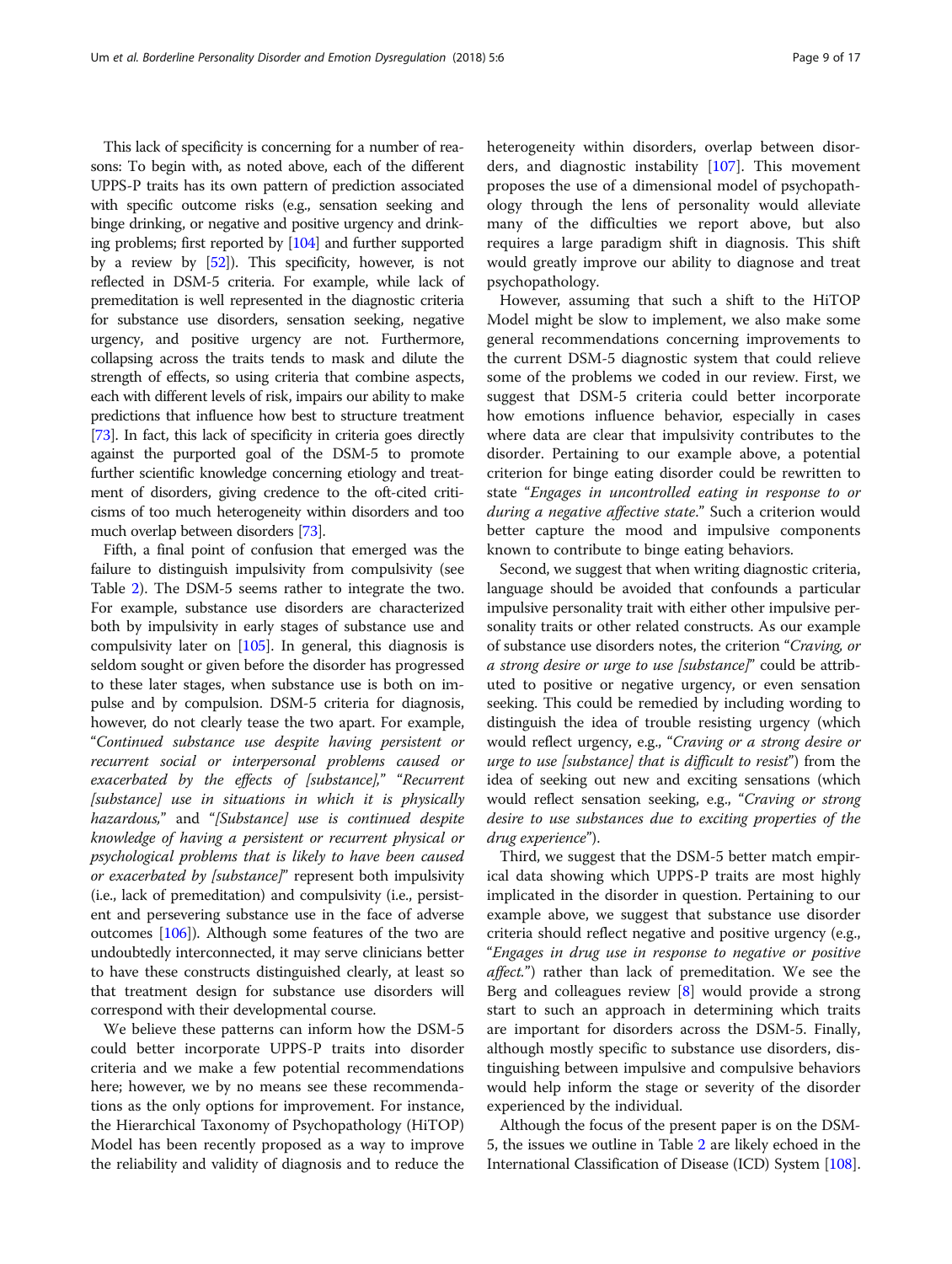For example, ICD-10 diagnostic criteria for a depressive episode, similar to the DSM-5, includes suicide attempts ("ideas or acts of self-harm or suicide") without specifying if the behavior is impulsive or planned. Additionally, similar to the DSM-5, diagnostic criteria for bulimia nervosa in the ICD-10 do not address the potential affective component of binge eating ("the patient succumbs to episodes of overeating in which large amounts of food are consumed in short periods of time"), in line with negative urgency, implicated in the etiology of the disorder. Thus, the recommendations we describe above in improving DSM-5 diagnostic criteria should also extend to the ICD-11, which is currently in preparation.

## Applying the UPPS-P traits to psychological treatment: a substance use treatment example

In order to review the extent to which UPPS-P traits are applied to psychological treatment, we conducted two complementary review processes. We focused these reviews on the application of the UPPS-P model in the treatment of substance use, as research in this area has been forefront in integrating the UPPS-P model to improve psychopathological symptoms. We use substance use as a prime example here, but we propose that a similar model could be applied to other disorders as well.

First, in order to examine the application of the UPPS-P traits to psychological treatment, we conducted a systematic quantitative review of the literature (as reported in [[109](#page-15-0)]). The purpose of this meta-analysis was to quantitatively review existing work to examine 1) how impulsive personality affects substance use treatment outcomes and 2) how impulsive personality might change during substance use treatment. Articles were identified through: Key word searches in Medline, PsychInfo, EMBase and PsychArticles, based on an exhaustive combination of the following keyword groups: a) impuls\*, sensation seeking, urgen\*, persever\* or premeditat\*, b) substance, alcohol, drinking, heroin, opi\*, \*amphetamine, cocaine, stimulant, cannabis, or marijuana, and c) treatment. We also identified articles through e-mail alerts, reference sections of identified articles, forward searches of identified articles, and poster abstracts from the 2016 Research Society on Alcoholism Annual Meeting and Conference. Study authors were contacted in cases of missing information. Inclusion criteria for both study questions were: 1) report findings that contains some or all psychotherapy components and 2) report pre-treatment self-report measures of impulsive personality that map onto the UPPS-P framework [[5](#page-13-0)] and are at least two items long.

For aim 1 ( $k = 12$ ), significant effects were found for lack of premeditation ( $g = 0.60$ ,  $SE = 0.30$ ,  $95\%$  CI 0.01 to 1.20;  $z = 1.99$ ,  $p = .05$ ) and negative urgency ( $g = 0.55$ ,  $SE = 0.17$ ; 95% CI 0.22 to 0.88,  $z = 3.30$ ,  $p = .001$ ), with higher impulsive personality trait scores related to poorer substance

use treatment outcomes. For aim 2  $(k = 14)$ , changes in sensation seeking  $(g = -0.10, SE = 0.05, 95\% CI -0.20$  to 0.004;  $z = -1.88$ ,  $p = .06$ ) and negative urgency ( $g = -0.25$  $SE = 0.14$ , 95% CI -0.53 to 0.03;  $z = -1.75$ ,  $p = .08$ ) approached significance. Overall, this meta-analytic review found that lack of premeditation and negative urgency are related to poorer substance use treatment outcome. Although negative urgency and sensation seeking are changing during treatment, the magnitude of the change is quite small, likely contributing to poor treatment outcomes and relapse.

Second, we qualitatively reviewed the literature to determine patterns in how the UPPS-P traits are currently represented in substance use treatment (Table [3\)](#page-10-0). We conducted a systematic review of the literature to identify studies that specifically assessed changes in impulsive personality traits pre to post treatment using interventions outlined by Zapolski and colleagues [\[110\]](#page-15-0). Studies were identified using Medline, PsychInfo, EMBase, PsychArticles and GoogleScholar. Articles published through August 2017 were chosen based on an exhaustive combination of the following keyword groups: 1a) impuls\*, sensation seeking, urgen\*, persever\* or premeditat\* or 1b) UPPS-P, and 2) treatment or intervention. Studies were included in Table [3](#page-10-0) if they 1) assessed changes in impulsive personality traits using the UPPS-P model or trait(s) that map onto the UPPS-P framework (see [\[9](#page-13-0)] for a review), and 2) reported administering an intervention in line with recommendations by Zapolski and colleagues' [\[110\]](#page-15-0) (see Table [3\)](#page-10-0). Our search yielded  $N = 17$  studies that met inclusion criteria. Identified studies were then coded for sample type, intervention used, and changes in impulsive personality traits pre to post treatment (statistically significant increase, decrease, or no change). The first author (M.U.) initially coded the identified studies, and the second author (A.R.H.) confirmed the coding determined by the first author.

Given the body of literature implicating UPPS-P traits with a range of clinical disorders and problems [\[8](#page-13-0), [52](#page-14-0), [97,](#page-15-0) [111](#page-15-0)–[113](#page-15-0)], it is somewhat surprising that comparably little has been done in applying the UPPS-P model to clinical practice in a systematic way. Our review of this research led us to conclude that data examining how UPPS-P traits interact with treatment processes and outcomes are limited to date; therefore, it may have seemed premature to begin applying the UPPS-P model to clinical practice. At the same time, extensive theory and empirical data support the transdiagnostic risks associated with UPPS-P traits. We therefore believe that measuring UPPS-P traits before and over the course of treatment can significantly aid clinicians in identifying specific targets for intervention; and further, lead to the development of novel treatment approaches which target the UPPS-P traits in particular.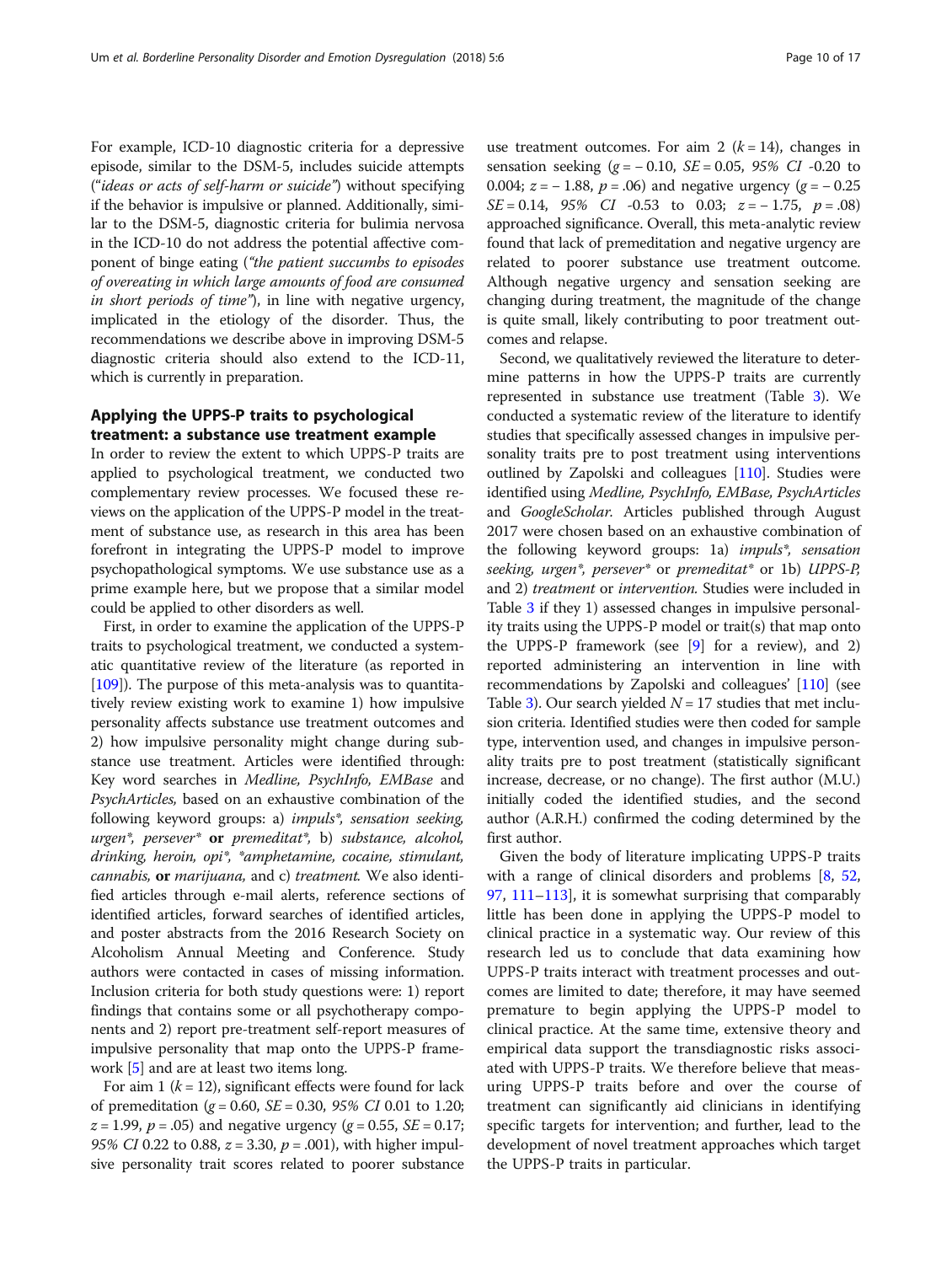| Trait                    | Proposed intervention<br>in Zapolski et al. [110]                                                                                                                     | Empirical findings                                                      | Sample                                                                                           | Interventions used                                           | Change in<br>impulsivity<br>pre to post<br>treatment |
|--------------------------|-----------------------------------------------------------------------------------------------------------------------------------------------------------------------|-------------------------------------------------------------------------|--------------------------------------------------------------------------------------------------|--------------------------------------------------------------|------------------------------------------------------|
| Negative<br>urgency      | Emotion regulation, distress<br>tolerance, interpersonal<br>effectiveness                                                                                             | Axelrod, Perepletchikova,<br>Holtzman, & Sinha [84] <sup>a</sup>        | Female outpatients<br>with BPD & substance<br>dependence                                         | DBT                                                          | ↓                                                    |
|                          |                                                                                                                                                                       | Weiss et al. [124]                                                      | Female college students                                                                          | Emotion modulation $\downarrow$                              |                                                      |
|                          |                                                                                                                                                                       | Zapolski & Smith [125]                                                  | Middle school youth<br>experiencing behavioral<br>or academic problems                           | DBT skills group                                             | T                                                    |
|                          | Adjust emotional reactions<br>by considering the context,<br>experience the emotion without<br>acting, adjust reactions through                                       | Amaro et al. [126] <sup>a</sup>                                         | Female Hispanic<br>inpatients with drug<br>addiction and co-occurring<br>mental health disorders | Spiritual Self-Schema -<br>(Mindfulness & harm<br>reduction) |                                                      |
|                          | relaxation, prayer, and other<br>soothing activities, learn to<br>effectively communicate<br>feelings to others                                                       | Margolin et al. [127] <sup>a</sup>                                      | Drug users with HIV<br>enrolled in a methadone<br>maintenance program                            | Spiritual Self-Schema J<br>(Mindfulness & harm<br>reduction) |                                                      |
|                          |                                                                                                                                                                       | Littlefield et al. [128]                                                | Inpatients from a<br>residential substance<br>use disorder treatment<br>facility                 | 12-step group, CBT,<br>DBT, MI                               | T                                                    |
|                          |                                                                                                                                                                       | Reis, Castro, Faria,<br>& Laranjeira [129] <sup>a</sup>                 | Male outpatients with<br>Assertive strategic<br>cocaine dependence<br>counseling &<br>topiramate |                                                              |                                                      |
|                          |                                                                                                                                                                       | Blonigen, Timko,<br>Moos, & Moos [130] <sup>a</sup>                     | Treatment-naïve<br>individuals with<br>alcohol use disorders                                     | AA                                                           | ↓                                                    |
|                          | <b>SSRIs</b>                                                                                                                                                          | Rinne, van den Brink,<br>Wouters, & van Dyck<br>$[131]$ <sup>a</sup>    | Females with BPD                                                                                 | Fluvoxamine                                                  |                                                      |
|                          | Identify precipitating events or<br>triggers to emotional reactivity<br>and learn adaptive alternatives<br>similar to those provided in<br>distress tolerance modules | Santos-Ruiz, Robles-Ortega,<br>Pérez-García, &<br>Peralta-Ramírez [139] | Individuals with<br>perceived high<br>stress levels                                              | CBT for stress<br>management                                 | ↓                                                    |
|                          | Learn to evaluate behavioral<br>choices in terms of one's<br>long-term goals                                                                                          | Χ                                                                       |                                                                                                  |                                                              |                                                      |
| Positive<br>urgency      | Teach adaptive techniques for<br>savoring success and positive<br>mood                                                                                                | Χ                                                                       |                                                                                                  |                                                              |                                                      |
|                          | Identify alternative, safer means<br>of celebrating                                                                                                                   | Χ                                                                       |                                                                                                  |                                                              |                                                      |
|                          | Learn to use cues indicating risk<br>for maladaptive behavior                                                                                                         | Χ                                                                       |                                                                                                  |                                                              |                                                      |
|                          | Provide client with reminders or<br>cues of the alternative behaviors<br>identified                                                                                   | Χ                                                                       |                                                                                                  |                                                              |                                                      |
| Sensation<br>seeking     | Highly stimulating media messages X<br>suggesting alternative, safe ways<br>to pursue stimulation                                                                     |                                                                         |                                                                                                  |                                                              |                                                      |
|                          | Development of a bank of safe,<br>stimulating activities as behavioral<br>options                                                                                     | Χ                                                                       |                                                                                                  |                                                              |                                                      |
| Lack of<br>Premeditation | Cognitive mediation training<br>(anticipating both positive<br>and negative                                                                                           | Weiss et al. [124]                                                      | Female college<br>students                                                                       | Impulsivity<br>reduction                                     | ↓                                                    |

## <span id="page-10-0"></span>Table 3 The UPPS-P model specific interventions and current empirical supports for treatment-related changes in impulsivity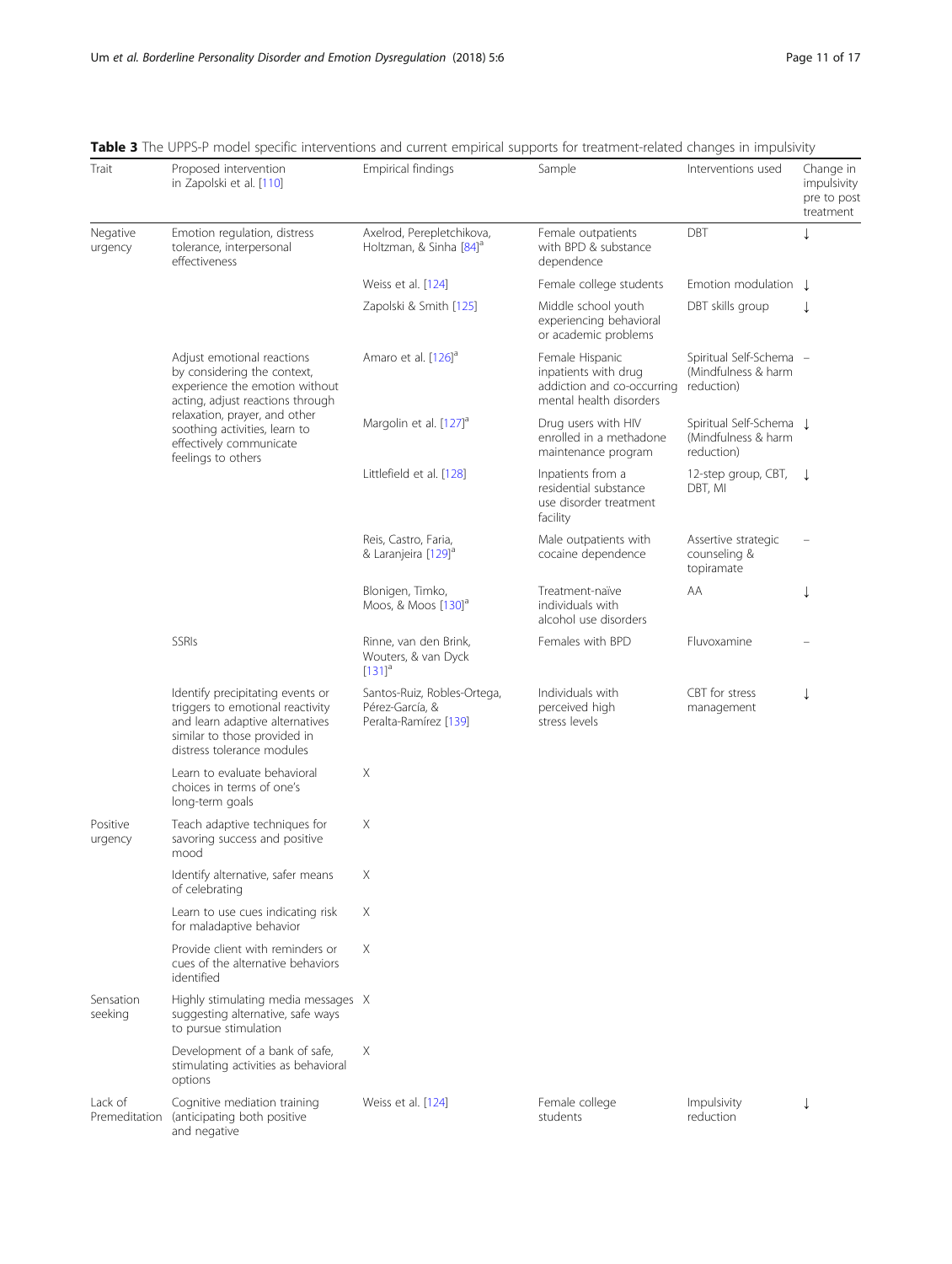| Trait                   | Proposed intervention<br>in Zapolski et al. [110]                                                                                                                  | Empirical findings                                    | Sample                                                                                           | Interventions used                                                                | Change in<br>impulsivity<br>pre to post<br>treatment |
|-------------------------|--------------------------------------------------------------------------------------------------------------------------------------------------------------------|-------------------------------------------------------|--------------------------------------------------------------------------------------------------|-----------------------------------------------------------------------------------|------------------------------------------------------|
|                         | consequences of possible<br>actions)                                                                                                                               |                                                       |                                                                                                  |                                                                                   |                                                      |
|                         | Specifying all steps necessary<br>to complete a task and the<br>time necessary for each step                                                                       | Kendall & Finch [132] <sup>a</sup>                    | Children identified<br>as impulsive                                                              | Verbal self-<br>instructions &<br>response-cost<br>contingency                    | ↓                                                    |
|                         |                                                                                                                                                                    | Kendall & Wilcox [133] <sup>a</sup>                   | Children with classroom<br>interference behaviors                                                | Verbal<br>self-instructions,<br>response-cost<br>contingency &<br>psychoeducation |                                                      |
|                         | Learn to anticipate the<br>consequences of one's<br>presence in situations<br>and settings                                                                         | Amaro et al. [126] <sup>a</sup>                       | Female Hispanic inpatients<br>with drug addiction and<br>co-occurring mental<br>health disorders | Spiritual<br>Self-Schema<br>(Mindfulness &<br>harm reduction)                     |                                                      |
|                         |                                                                                                                                                                    | Margolin et al. [127] <sup>a</sup>                    | Drug users with HIV<br>enrolled in a methadone<br>maintenance program                            | Spiritual<br>Self-Schema<br>(Mindfulness &<br>harm reduction)                     |                                                      |
|                         |                                                                                                                                                                    | Aklin, Tull, Kahler, & Lejuez<br>$[134]$ <sup>a</sup> | Inpatients admitted to<br>residential substance<br>use treatment facility                        | AA/NA, relapse<br>prevention &<br>functional analysis                             |                                                      |
|                         |                                                                                                                                                                    | Gonçalves et al. [135] <sup>a</sup>                   | Inpatients enrolled in<br>cocaine dependence<br>treatment                                        | Motivational Chess                                                                |                                                      |
| Lack of<br>perseverance | Stimulant medications plus<br>cognitive-behavioral therapy                                                                                                         | Χ                                                     |                                                                                                  |                                                                                   |                                                      |
|                         | Behavioral paradigms to<br>reinforce task completion                                                                                                               | $\times$                                              |                                                                                                  |                                                                                   |                                                      |
|                         | Learn to gauge attention<br>span and distractibility delay,<br>modify environment, learn<br>techniques to reduce<br>procrastination and increase<br>follow-through | X                                                     |                                                                                                  |                                                                                   |                                                      |

Table 3 The UPPS-P model specific interventions and current empirical supports for treatment-related changes in impulsivity (Continued)

Notes. BPD Borderline personality disorder, DBT Dialectical behavior therapy, AA/NA Alcoholics Anonymous/Narcotics Anonymous

↓ Statistically significant decreases in impulsivity pre to post treatment

– Non-significant change in impulsivity pre to post treatment

 $X = No$  empirical support available to the authors' knowledge  $a$  indicates studies did not use UPPS-P Impulsive Behavior Scale

Many existing treatments target proximal factors of clinical problems, rather than the UPPS-P traits that underlie them. Often, these proximal factors mediate the relationship between UPPS-P traits and the clinical disorder. For example, one way in which impulsive personality influences substance use is by affecting how a person learns about the behavior. Such traits make it more likely for an individual to form more positive beliefs or expectancies related to substance use, which in turn fuel further use [[114\]](#page-15-0). Many psychotherapies for substance use disorders target these more proximal substance use motives, beliefs or expectancies, and selfefficacy, and research has established that UPPS-P traits are

related to substance use through these factors [[115](#page-15-0)–[117\]](#page-15-0). It is thus possible that more distal factors, particularly UPPS-P traits, are left unchanged and potentially leave individuals at risk for symptom relapse or treatment non-response. Taken together, this literature led us to believe that more attention should be paid to UPPS-P traits in treatment assessment and development, as this could likely improve treatment outcomes.

Despite the wealth of literature implicating the UPPS-P model of impulsive personality in the development and maintenance of substance use disorders [\[118](#page-15-0)–[120](#page-15-0)], minimal work has examined if decreases in UPPS-P traits are related to better substance use treatment outcomes (e.g.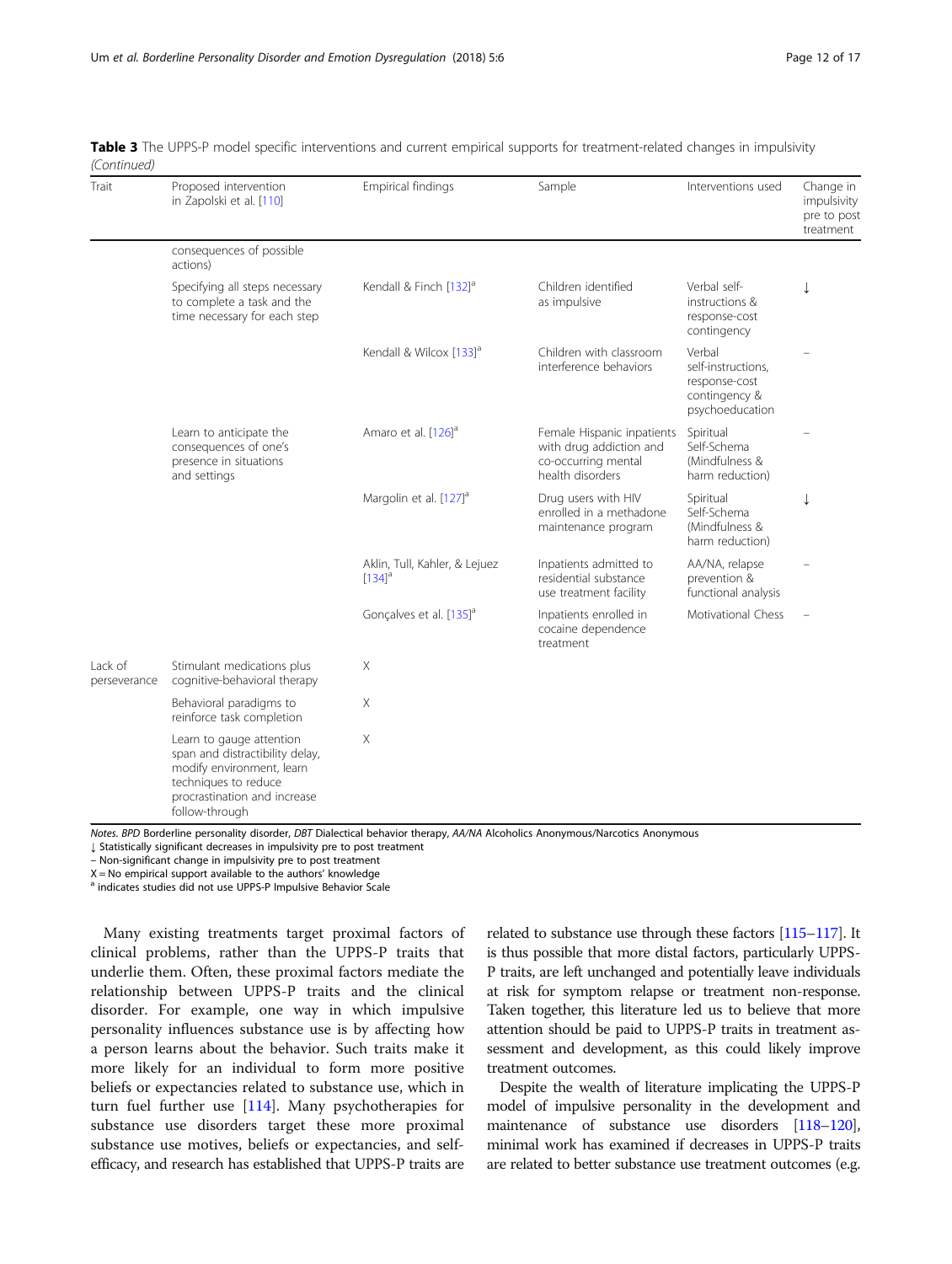less frequent use, increased global functioning). Some treatments have aimed to directly target sensation seeking and "general impulsivity" in youth [\[121](#page-15-0)–[123](#page-15-0)]. This is a promising step; however, findings provide little to no data to determine if changes in sensation seeking or general impulsive traits served as a mechanism for substance use change. A recent meta-analysis by Hershberger and colleagues [\[109](#page-15-0)] found that 1) lack of premeditation and negative urgency at intake are significantly related to poorer substance use treatment outcomes (g's 0.60 and 0.55, respectively), and 2) although sensation seeking and negative urgency show significant decreases pre to post substance use treatment, these decreases are small (g's 0.10 and 0.25, respectively). Taken together, UPPS-P traits appear to impart risk for poor treatment outcomes, and further, are not changing greatly through the course of substance use treatment. It thus behooves researchers and clinicians to follow-up on and clarify these findings by determining if changes in UPPS-P traits are potential mechanisms of substance use change across treatment.

Some work has aimed to specifically target UPPS-P traits with treatment design. Zapolski, Settles, Cyders, & Smith [[110\]](#page-15-0) proposed treatment strategies that target specific impulsive personality traits according to the UPPS-P model, and many of these strategies have been tested and supported (see Table [3](#page-10-0)). In Table [3](#page-10-0), we present each UPPS-P trait, specific interventions suggested by [\[110](#page-15-0)], and empirical data (or lack thereof) showing whether they resulted in reductions of the trait. The majority of studies have focused on negative urgency, examining changes in the trait pre to post intervention. Across reviewed studies (Table [3](#page-10-0)) [\[84,](#page-15-0) [124](#page-15-0)–[131](#page-16-0)], the majority of interventions showed reductions in negative urgency, although three studies failed to find significant changes [[126,](#page-15-0) [129,](#page-16-0) [131](#page-16-0)]. For lack of premeditation, three studies demonstrated reductions pre to post treatment [\[124,](#page-15-0) [127](#page-15-0), [132\]](#page-16-0), while four studies failed to find significant change [[126,](#page-15-0) [133](#page-16-0)–[135\]](#page-16-0).

Our review of the literature did not produce studies that examined changes in sensation seeking, positive urgency, or lack of perseverance through treatment recommendations proposed by [\[110\]](#page-15-0). For sensation seeking, interventions that directly target this trait do exist, but these studies failed to examine changes in sensation seeking itself [\[121](#page-15-0), [122](#page-15-0), [136](#page-16-0)]. While the theoretical orientation of the intervention is different, behavioral activation interventions could be considered as addressing the proposal made by [[110\]](#page-15-0) in regards to positive urgency (e.g., identifying alternative, safer means of celebrating) or sensation seeking (e.g., development of a bank of safe, stimulating activities as behavioral options). Treatments targeting persistence toward goals [\[137](#page-16-0)] could address lack of perseverance.

Together, information on the effectiveness of interventions reducing UPPS-P traits is sparse, and findings somewhat mixed. This is problematic, given the clear role these traits play in the development, maintenance, and persistence of a multitude of clinical disorders and problems (e.g., [[8,](#page-13-0) [52](#page-14-0), [97,](#page-15-0) [98](#page-15-0), [109](#page-15-0)]). Further, even across studies that showed reductions in, for example, negative urgency, a wide array of treatment modalities was used, including Dialectical Behavioral Therapy, 12-step groups, and Cognitive Behavior Therapy. This makes it difficult to ascertain the mechanism of change; and further, makes it difficult for clinicians and researchers to replicate reductions in negative urgency. In some studies that we reviewed (see Table [3\)](#page-10-0), specific traits were targeted, but impulsive personality was assessed using measures that do not assess the relevant traits; an oversight which doubtless introduced some imprecision in capturing treatment effects for a given impulsive trait. Future studies would benefit by assessing impulsive traits that the intervention designs are supposed to impact.

Although impulsive personality is a multi-faceted and multi-dimensional construct, current treatment options that target impulsive personality focus on only a few traits. As such, novel interventions are needed to target the less studied traits. For example, future studies can incorporate treatments suggested by [[110](#page-15-0)] to target positive urgency, sensation seeking, or lack of perseveration (See [\[110](#page-15-0)] for details). Developing treatments targeting positive urgency seems especially important, especially given its robust effects on a wide range of psychopathology (similar in magnitude to negative urgency) [[8\]](#page-13-0).

#### Conclusion

Since its inception, the UPPS-P model of impulsive personality has improved the prediction of psychopathology [[8](#page-13-0)] and shown specificity of traits to corresponding risk behaviors [\[52,](#page-14-0) [97\]](#page-15-0). Although "impulsivity," generally defined, is highly represented in clinical disorder criteria, our review of the DSM-5 diagnostic criteria concluded that most criteria are not written to map well onto specific UPPS-P traits. Our review also concluded that although the application of the UPPS-P traits to treatment is still in its infancy, recent work does suggest that specific UPPS-P traits negatively influence the effectiveness of substance use treatment response [[109,](#page-15-0) [138\]](#page-16-0).

In this review, we propose that the empirical data supporting the roles for discrete UPPS-P traits in a wide range of psychopathology and maladaptive behaviors have not yet been well integrated into DSM-5 disorder criteria, and that this limitation is an impediment to our understanding of etiology and treatment planning. We also propose that viewing psychopathology through the lens of the UPPS-P model will improve diagnosis and treatment. We review how specific UPPS-P traits may impede treatment effectiveness and may leave one at risk for relapse post treatment, using substance use as a prime example, although we propose that effects are likely more generally applicable to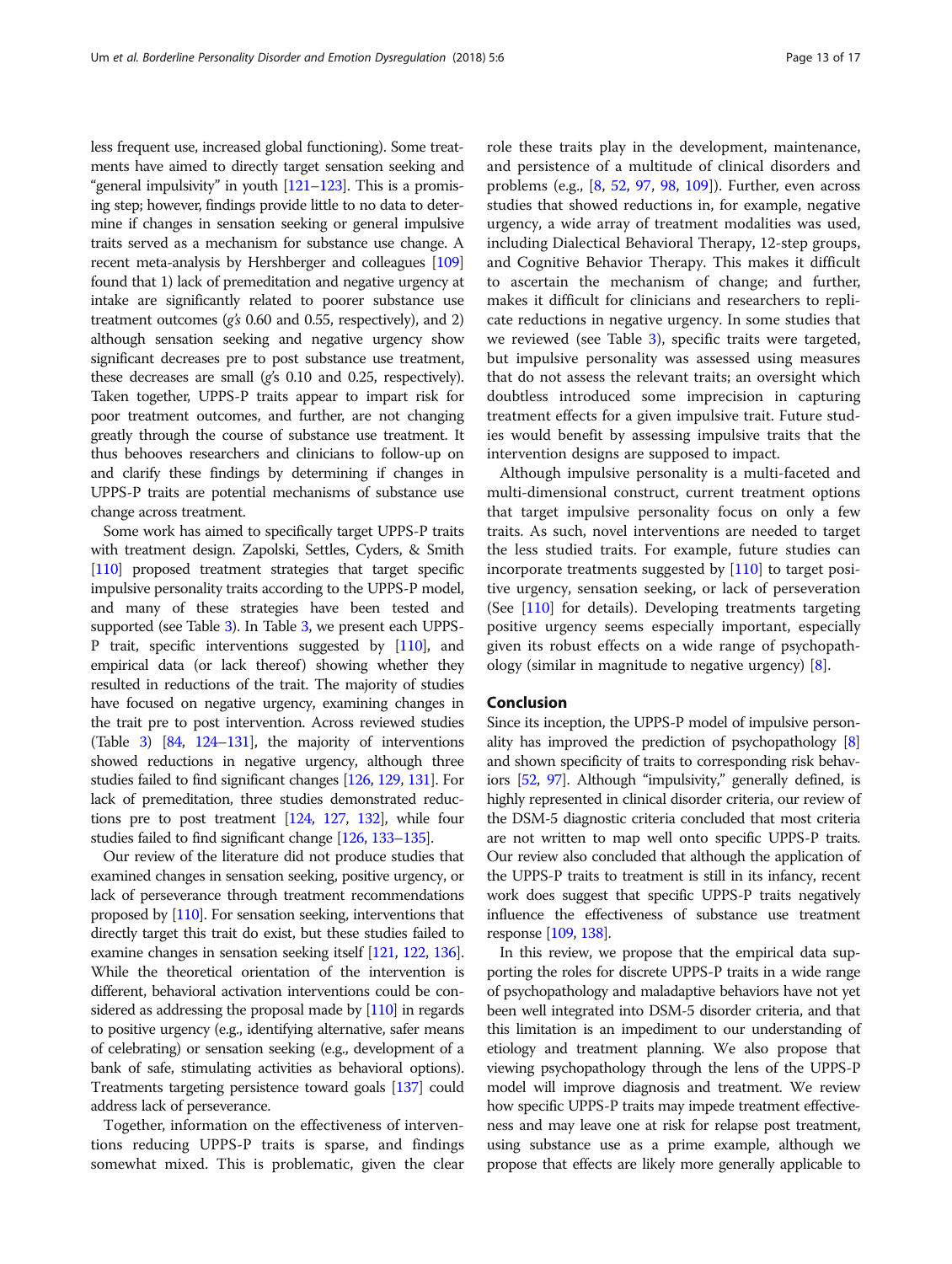<span id="page-13-0"></span>other forms of psychopathology. We make specific suggestions on how to target UPPS-P traits in treatment, which should be examined empirically. At the very least, we suggest that both researchers and clinicians should assess and track UPPS-P traits in treatment and clinical research. A better option is to also target specific traits during treatment, according to the empirical evidence supporting their role in that given clinical disorder or problem. Given the ease of access and implementation of the UPPS-P scale (including the availability of short forms and multiple translations, see [www.impulsivity.org/measurement/UPPS\\_P](http://www.impulsivity.org/measurement/UPPS_P)), this is an accessible goal for researchers and clinicians alike. Many of the proposed treatments to target UPPS-P traits could also be easily implemented with or in addition to other empirically supported treatments, making this a lowcost, feasible, and potentially high impact strategy to improve clinical outcomes.

#### Abbreviations

BPD: Borderline personality disorder; DSM-5: Diagnostic and statistical Manual for mental disorders, 5th edition; FFM: Five-factor model; HiTOP: Hierarchical taxonomy of psychopathology; ICD: International classification of disease

#### Acknowledgements

Not applicable.

#### Funding

This work was supported by the National Institute on Alcoholism and Alcohol Abuse T32 grant (T32AA07462, PI: Czachowski) for Miji Um and a F31 grant (F31AA024682, PI: Hershberger) awarded to Alexandra Hershberger, under the mentorship of Melissa A. Cyders.

#### Availability of data and materials

Not applicable.

#### Authors' contributions

MU provided the main conceptualization of the manuscript, and MC provided a direction for this manuscript. MU is a major contributor in drafting this manuscript. ZW and AR drafted sections of this manuscript. ZW, AR, and MC critically reviewed the manuscript for revision. All authors approved the final manuscript.

## Ethics approval and consent to participate

Not applicable.

### Consent for publication

Not applicable.

#### Competing interests

The authors declare that they have no competing interests.

#### Publisher's Note

Springer Nature remains neutral with regard to jurisdictional claims in published maps and institutional affiliations.

### Received: 28 November 2017 Accepted: 13 March 2018 Published online: 02 April 2018

#### References

- Trull TJ, Sher KJ. Relationship between the five-factor model of personality and Axis I disorders in a nonclinical sample. J Abnorm Psychol. 1994;103:350–60.
- 2. Costa PT, McCrae RR. Personality disorders and the five-factor model of personality. J Personal Disord. 1990;4:362–271.
- 3. APA. Diagnostic and statistical manual of mental disorder. 5th ed. Arlington: American Psychiatric Association; 2013.
- 4. Krueger RF, Eaton NR. Personality traits and the classification of mental disorders: toward a more complete integration in DSM-5 and an empirical model of psychopathology. Pers Disord Theory Res Treat. 2010;1:97–118.
- 5. Lynam DR, Smith GT, Whiteside SP, Cyders MA. The UPPS-P: Asessing five personality pathways to impulsive behavior. West Lafayette: Purdue University; 2006.
- 6. Whiteside SP, Lynam DR. The five factor model and impulsivity: using a structural model of personality to understand impulsivity. Pers Individ Dif. 2001;30:669–89.
- 7. Cyders MA, Smith GT, Spillane NS, Fischer S, Annus AM, Peterson C. Integration of impulsivity and positive mood to predict risky behavior: development and validation of a measure of positive urgency. Psychol Assess. 2007;19:107–18. <https://doi.org/10.1037/1040-3590.19.1.107>.
- 8. Berg JM, Latzman RD, Bliwise NG, Lilienfeld SO. Parsing the heterogeneity of impulsivity: a Meta-analytic review of the behavioral implications of the UPPS for psychopathology. Psychol Assess. 2015;27(4):1129–1146.
- Cyders MA, Coskunpinar A. Measurement of constructs using self-report and behavioral lab tasks: is there overlap in nomothetic span and construct representation for impulsivity? Clin Psychol Rev. 2011;31:965–82. [https://doi.](https://doi.org/10.1016/j.cpr.2011.06.001) [org/10.1016/j.cpr.2011.06.001](https://doi.org/10.1016/j.cpr.2011.06.001).
- 10. Dougherty DM, Mathias CW, Marsh DM, Jagar AA. Laboratory behavioral measures of impulsivity. Behav Res Methods. 2005;37:82–90.
- 11. Sharma L, Markon KE, Clark LA. Toward a theory of distinct types of "impulsive" behaviors: a meta-analysis of self-report and behavioral measures. Psychol Bull. 2014;140:374–408.
- 12. Sperry SH, Lynam DR, Walsh MA, Horton LE, Kwapil TR. Examining the multidimensional structure of impulsivity in daily life. Pers Individ Dif. 2016;94:153–8.
- 13. Argyriou E, Um M, Carron C, Cyders MA. Age and impulsive behavior in drug addiction: a review of past research and future directions. Pharmacol Biochem Behav. 2018;164:106–17.
- 14. Widiger TA. Personality and psychopathology. World Psychiatry. 2011;10:103–6.
- 15. Esquirol E. Mental maladies; a treatise on insanity: Lea and Blanchard; 1845.
- 16. Ferrier D. The Goulstonian lectures on the localisation of cerebral disease (concluded). Br Med J. 1878;1:591–5.
- 17. Kraepelin E. Lectures on clinical psychiatry. Baillière: Tindall and Cox; 1904.
- 18. Freud S, Brill AA. Three contributions to the theory of sex (no. 7). New York: Nervous and mental disease publishing company; 1920.
- 19. Bleuler E, Brill AA. Textbook of psychiatry. New York: Macmillan; 1924.
- 20. Fenichel O. Neurotic acting out. Psychoanal Rev. 1945;32:197.
- 21. Moeller FG. In: Grant JE, Potenza MN, editors. Historical perspective on impulsivity and impulse control disorders: The Oxford handbook of impulse control disorders. Oxford University Press; 2011. p. 11–21.
- 22. Eysenck SB, Eysenck HJ. Impulsiveness and venturesomeness: their position in a dimensional system of personality description. Psychol Rep. 1978;43:1247–55.
- 23. Buss AH, Plomin R. A temperament theory of personality development. Oxford: Wiley-Interscience; 1975.
- 24. Tellegen A. Brief manual for the multidimensional personality questionnaire. Unpublished manuscripts. Minneapolis: University of Minnesota; 1982.
- 25. Tellegen A. In: Tuma AH, Maser JD, editors. Structures of mood and personality and their relevance to assessing anxiety, with an emphasis on self-report: Anxiety and the anxiety disorders. Erlbaum; 1985. p. 681–706.
- 26. Dickman SJ. Functional and dysfunctional impulsivity: personality and cognitive correlates. J Pers Soc Psychol. 1990;58:95–102.
- 27. Zuckerman M. Psychobiology of personality (Vol. 10). New York: Cambridge University Press; 1991.
- 28. Cloninger CR, Przybeck TR, Svrakic DM. The tridimensional personality questionnaire: US normative data. Psychol Rep. 1991;69:1047–57.
- 29. Cloninger CR, Svrakic DM, Przybeck TR. A psychobiological model of temperament and character. Arch Gen Psychiatry. 1993;50:975–90.
- 30. Barratt ES, Patton J, Stanford M. Barratt impulsive scale. Texas: Barratt-Psychiatry Medical Branch, University of Texas; 1975.
- 31. Patton JH, Stanford MS, Barratt ES. Factor structure of the Barratt impulsiveness scale. J Clin Psychol. 1995;51:768–74.
- 32. Costa PT, McCrae RR. Revised NEO personality inventory manual. Odessa: Psychological Assessment Resources; 1992.
- 33. White A, Hingson R. The burden of alcohol use: excessive alcohol consumption and related consequences among college students. Alcohol Res. 2013;35:201–18. [https://doi.org/10.1136/emermed-2015-205295.](https://doi.org/10.1136/emermed-2015-205295)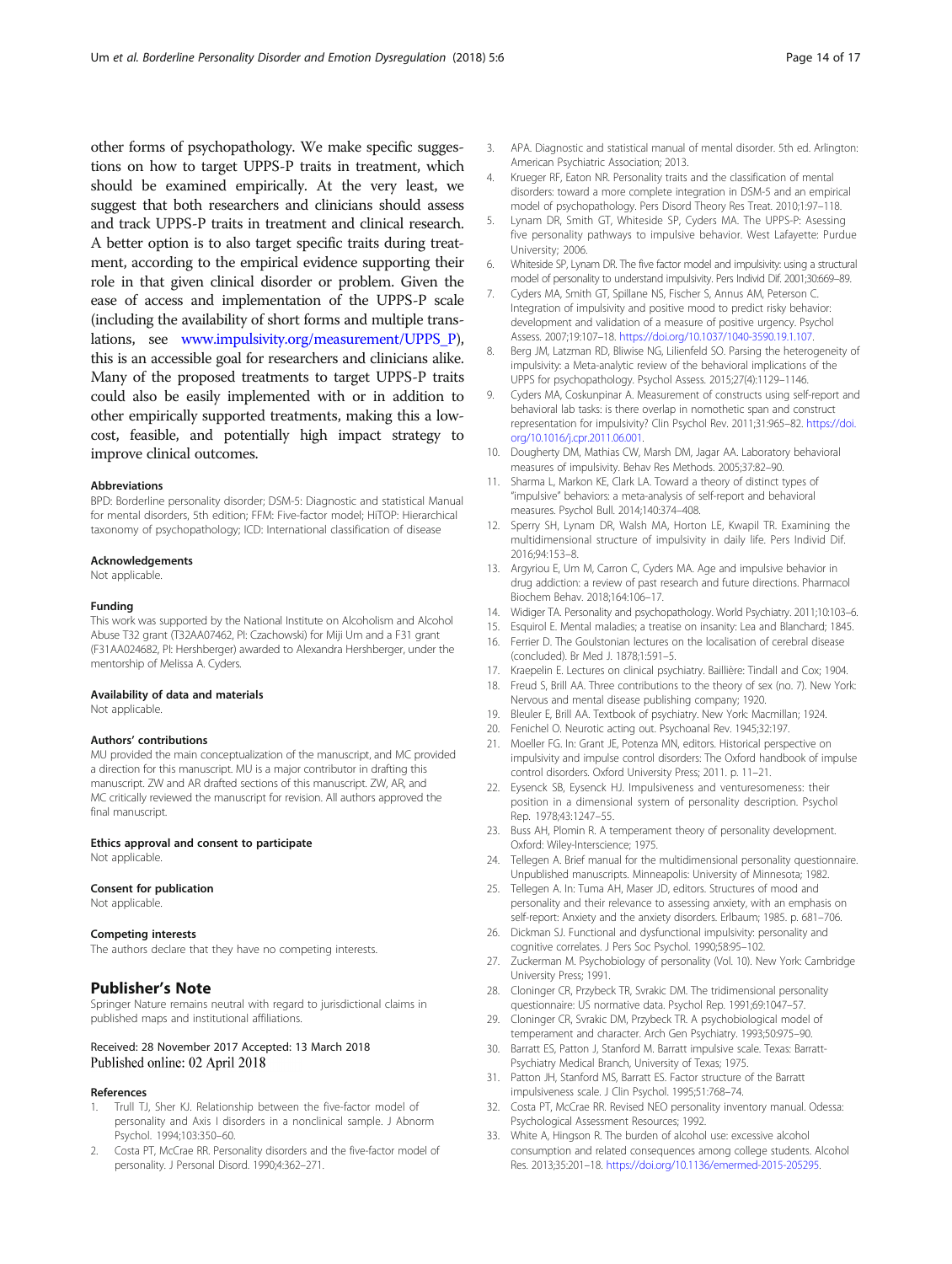- <span id="page-14-0"></span>34. Del Boca FK, Darkes J, Greenbaum PE, Goldman MS. Up close and personal: temporal variability in the drinking of individual college students during their first year. J Consult Clin Psychol. 2004;72:155–64.
- 35. Cyders MA, Smith GT. Mood-based rash action and its components: positive and negative urgency. Pers Individ Dif. 2007;43:839–50.
- 36. Van der Linden M, D'Acremont M, Zermatten A, Jermann F, Laroi F, Willems S, et al. A French adaptation of the UPPS impulsive behavior scale: confirmatory factor analysis in a sample of undergraduate students. Eur J Psychol Assess. 2006;22:38–42.
- 37. Kampfe N, Mitte K. A German validation of the UPPS impulsive behavior scale: further evidence for a four-dimensional model of impulsivity. Eur J Psychol Assess. 2009;25:252–9.
- 38. Fossati A, Somma A, Karyadi KA, Cyders MA, Bortolla R, Borroni S. Reliability and validity of the Italian translation of the UPPS-P impulsive behavior scale in a sample of consecutively admitted psychotherapy patients. Pers Individ Dif. 2016;91:1–6.
- 39. Verdejo-García A, Lozano Ó, Moya M, Alcázar MÁ, Pérez-García M. Psychometric properties of a Spanish version of the UPPS-P impulsive behavior scale: reliability, validity and association with trait and cognitive impulsivity. J Pers Assess. 2010;92:70–7.
- 40. Lim SY, Lee YH. A Korean validation of the UPPS-P impulsive behavior scale in college students. Korean J Clin Psychol. 2014;33:51–71.
- 41. Poprawa R. Polish adaptation of the UPPS-P impulsive behavior scale and its significance in the prediction of selected externalized problems and disorders. Przegląd Psychol. 2016;59:95–116.
- 42. Sediyama CYN, Moura R, Garcia MS, da Silva AG, Soraggi C, Neves FS, et al. Factor analysis of the Brazilian version of UPPS impulsive behavior scale. Front Psychol. 2017;8:622.
- 43. Bousardt AMC, Noorthooorn EO, Hoogendoorn AW, Nijman HLI, Hummelen JW. On the link between emotionally driven impulsivity and aggression: evidence from a validation study on the Dutch UPPS-P. Int J Offender Ther Comp Criminol. 2017:1–16. [http://journals.sagepub.com.proxy.ulib.uits.iu.](http://journals.sagepub.com.proxy.ulib.uits.iu.edu/doi/pdf/10.1177/0306624X17711879) [edu/doi/pdf/10.1177/0306624X17711879.](http://journals.sagepub.com.proxy.ulib.uits.iu.edu/doi/pdf/10.1177/0306624X17711879)
- 44. Bteich G, Berbiche D, Khazaal Y. Validation of the short Arabic UPPS-P impulsive behavior scale. BMC Psychiatry. 2017;17:244.
- 45. Cyders MA, Littlefield AK, Coffey S, Karyadi KA. Examination of a short English version of the UPPS-P impulsive behavior scale. Addict Behav. 2014;39:1372–6.
- 46. Shokri O, Sanaeeour MH. Cross-cultural adaptation of a Farsi version of the impulsive behavior scale – short form in Iran. Int J Body, Mind Cult. 2016;3:101–12.
- 47. Billieux J, Rochat L, Ceschi G, Carré A, Offerlin-Meyer I, Defeldre AC, et al. Validation of a short French version of the UPPS-P impulsive behavior scale. Compr Psychiatry. 2012;53:609–15.
- 48. Keye D, Wilhelm O, Oberauer K. Structure and correlates of the German version of the brief UPPS impulsive behavior scales. Eur J Psychol Assess. 2009;25:175–85.
- 49. D'Orta I, Burnay J, Aiello D, Niolu C, Siracusano A, Timpanaro L, et al. Development and validation of a short Italian UPPS-P impulsive behavior scale. Addict Behav Rep. 2016;2:19–22.
- 50. Candido A, Orduna E, Parales JC, Verdejo-García A, Billieux J. Validation of a short Spanish version of the UPPS-P impulsive behavior scale. Trastor Adict. 2012;14:73–8.
- 51. Zapolski TCB, Stairs AM, Settles RF, Combs JL, Smith GT. The measurement of dispositions to rash action in children. Assessment. 2010;17:116–25.
- 52. Coskunpinar A, Dir AL. Cyders M a. Multidimensionality in impulsivity and alcohol use: a Meta-analysis using the UPPS model of impulsivity. Alcohol Clin Exp Res. 2013;37:1441–50. <https://doi.org/10.1111/acer.12131>.
- 53. Spillane NS, Smith GT, Kahler CW. Impulsivity-like traits and smoking behavior in college students. Addict Behav. 2010;35:700–5. [https://doi.org/](https://doi.org/10.1016/j.addbeh.2010.03.008) [10.1016/j.addbeh.2010.03.008.](https://doi.org/10.1016/j.addbeh.2010.03.008)
- 54. Cyders MA, Zapolski TCB, Combs JL, Settles RF, Fillmore MT, Smith GT. Experimental effect of positive urgency on negative outcomes from risk taking and on increased alcohol consumption. Psychol Addict Behav. 2010; 24:367–75. [https://doi.org/10.1037/a0019494.](https://doi.org/10.1037/a0019494)
- 55. Michalczuk R, Bowden-Jones H, Verdejo-Garcia A, Clark L. Impulsivity and cognitive distortions in pathological gamblers attending the UK National Problem Gambling Clinic: a preliminary report. Psychol Med. 2011;41:2625–35. [https://doi.org/10.1017/S003329171100095X.](https://doi.org/10.1017/S003329171100095X)
- 56. Simons JS, Maisto SA, Wray TB. Sexual risk taking among young adult dual alcohol and marijuana users. Addict Behav. 2010;35:533–6. [https://doi.org/](https://doi.org/10.1016/j.addbeh.2009.12.026) [10.1016/j.addbeh.2009.12.026.](https://doi.org/10.1016/j.addbeh.2009.12.026)
- 57. Zapolski TCB, Cyders MA, Smith GT. Positive urgency predicts illegal drug use and risky sexual behavior. Psychol Addict Behav. 2009;23:348–54.
- 58. Marmorstein NR. Associations between dispositions to rash action and internalizing and externalizing symptoms in children. J Clin Child Adolesc Psychol. 2013;42:131–8. [https://doi.org/10.1080/15374416.2012.734021.](https://doi.org/10.1080/15374416.2012.734021)
- 59. Dvorak RD, Pearson MR, Kuvaas NJ. The five-factor model of impulsivity-like traits and emotional lability in aggressive behavior. Aggress Behav. 2013;39:222–8.
- 60. Hecht LK, Latzman RD. Revealing the nuanced associations between facets of trait impulsivity and reactive and proactive aggression. Pers Individ Dif. 2015;83:192–7. [https://doi.org/10.1016/j.paid.2015.04.021.](https://doi.org/10.1016/j.paid.2015.04.021)
- 61. Taherifard M, Abolghasemi A, Hajloo N. Positive and negative urgency and sleep quality among patients with borderline and antisocial personality disorders. Arch Psychiatry Psychother. 2015;17:105–12. <https://doi.org/10.12740/APP/61255>.
- 62. Giovanelli A, Hoerger M, Johnson SL, Gruber J. Impulsive responses to positive mood and reward are related to mania risk. Cogn Emot. 2013;27: 1091–104. <https://doi.org/10.1080/02699931.2013.772048>.
- 63. Meyer TD, Newman AL, Jordan G. Vulnerability for mania is it linked to problems delaying gratification? Psychiatry Res. 2015;229:359–64. [https://doi.](https://doi.org/10.1016/j.psychres.2015.06.040) [org/10.1016/j.psychres.2015.06.040](https://doi.org/10.1016/j.psychres.2015.06.040).
- 64. Anestis MD, Tull MT, Lavender JM, Gratz KL. The mediating role of non-suicidal self-injury in the relationship between impulsivity and suicidal behavior among inpatients receiving treatment for substance use disorders. Psychiatry Res. 2014;218:166–73. [https://doi.org/10.1016/j.psychres.2014.03.031.](https://doi.org/10.1016/j.psychres.2014.03.031)
- 65. Peters JR, Upton BT, Baer RA. Brief report: relationships between facets of impulsivity and borderline personality features. J Personal Disord. 2013;27:547–52.
- 66. Delgado-Rico E, Río-Valle JS, González-Jiménez E, Campoy C, Verdejo-García A. BMI predicts emotion-driven impulsivity and cognitive inflexibility in adolescents with excess weight. Obesity. 2012;20:1604–10.
- 67. Stojek MM, Fischer S, Murphy CM, MacKillop J. The role of impulsivity traits and delayed reward discounting in dysregulated eating and drinking among heavy drinkers. Appetite. 2014;80:81–8.
- 68. Cyders MA, Coskunpinar A, VanderVeen JD. In: Zeigler-Hill V, Marcus D, editors. Urgency - a common transdiagnostic endophenotype for maldaptive risk-taking: The Dark Side of Personality. Washington, DC: Americal Psycholgoical Association; 2016.
- 69. Fischer S, Smith GT, Cyders MA. Another look at impulsivity: a meta-analytic review comparing specific dispositions to rash action in their relationship to bulimic symptoms. Clin Psychol Rev. 2008;28:1413–25.
- 70. Fischer S, Smith GT. Binge eating, problem drinking, and pathological gambling: linking behavior to shared traits and social learning. Pers Individ Dif. 2008;44:789–800.
- 71. Dinc L, Cooper AJ. Positive affective states and alcohol consumption: the moderating role of trait positive urgency. Addict Behav. 2015;47:17–21. [https://doi.org/10.1016/j.addbeh.2015.03.014.](https://doi.org/10.1016/j.addbeh.2015.03.014)
- 72. Cyders MA, Smith GT. Longitudinal validation of the urgency traits over the first year of college. J Pers Assess. 2010;92:63–9. [https://doi.org/10.1080/](https://doi.org/10.1080/00223890903381825) [00223890903381825.](https://doi.org/10.1080/00223890903381825)
- 73. Smith GT, Fischer S, Fister SM. Incremental validity principles in test contruction. Psychol Assess. 2003;15:467–77.
- 74. Telch CF, Agras WS. Do emotional states influence binge eating in the obese? Int J Eat Disord. 1996;20:271–9.
- 75. Cyders MA, Dzemidzic M, Eiler WJ, Coskunpinar A, Karyadi K, Kareken DA. Negative urgency and ventromedial prefrontal cortex responses to alcohol cues: FMRI evidence of emotion-based impulsivity. Alcohol Clin Exp Res. 2014;38:409–17. [https://doi.org/10.1111/acer.12266.](https://doi.org/10.1111/acer.12266)
- 76. Karyadi KA, King KM. Urgency and negative emotions: evidence for moderation on negative alcohol consequences. Pers Individ Dif. 2011;51:635–40.
- 77. Pang RD, Farrahi L, Glazier S, Sussman S, Leventhal AM. Depressive symptoms, negative urgency and substance use initiation in adolescents. Drug Alcohol Depend. 2014;144:225–30. [https://doi.org/10.1016/j.](https://doi.org/10.1016/j.drugalcdep.2014.09.771) [drugalcdep.2014.09.771](https://doi.org/10.1016/j.drugalcdep.2014.09.771).
- 78. Joormann J, Gotlib IH. Emotion regulation in depression: relation to cognitive inhibition. Cogn Emot. 2010;24:281–98.
- 79. Bylsma LM, Taylor-Clift A, Rottenberg J. Emotional reactivity to daily events in major and minor depression. J Abnorm Psychol. 2011;120:155–67. [https://](https://doi.org/10.1037/a0021662) [doi.org/10.1037/a0021662](https://doi.org/10.1037/a0021662).
- 80. McFarland BR, Klein DN. Emotional reactivity in depression: diminished responsiveness to anticipated reward but not to anticipated punishment or to nonreward or avoidance. Depress Anxiety. 2009;26:117–22.
- 81. Gruber J, Harvey AG, Johnson SL. Reflective and ruminative processing of positive emotional memories in bipolar disorder and healthy controls. Behav Res Ther. 2009;47:697–704.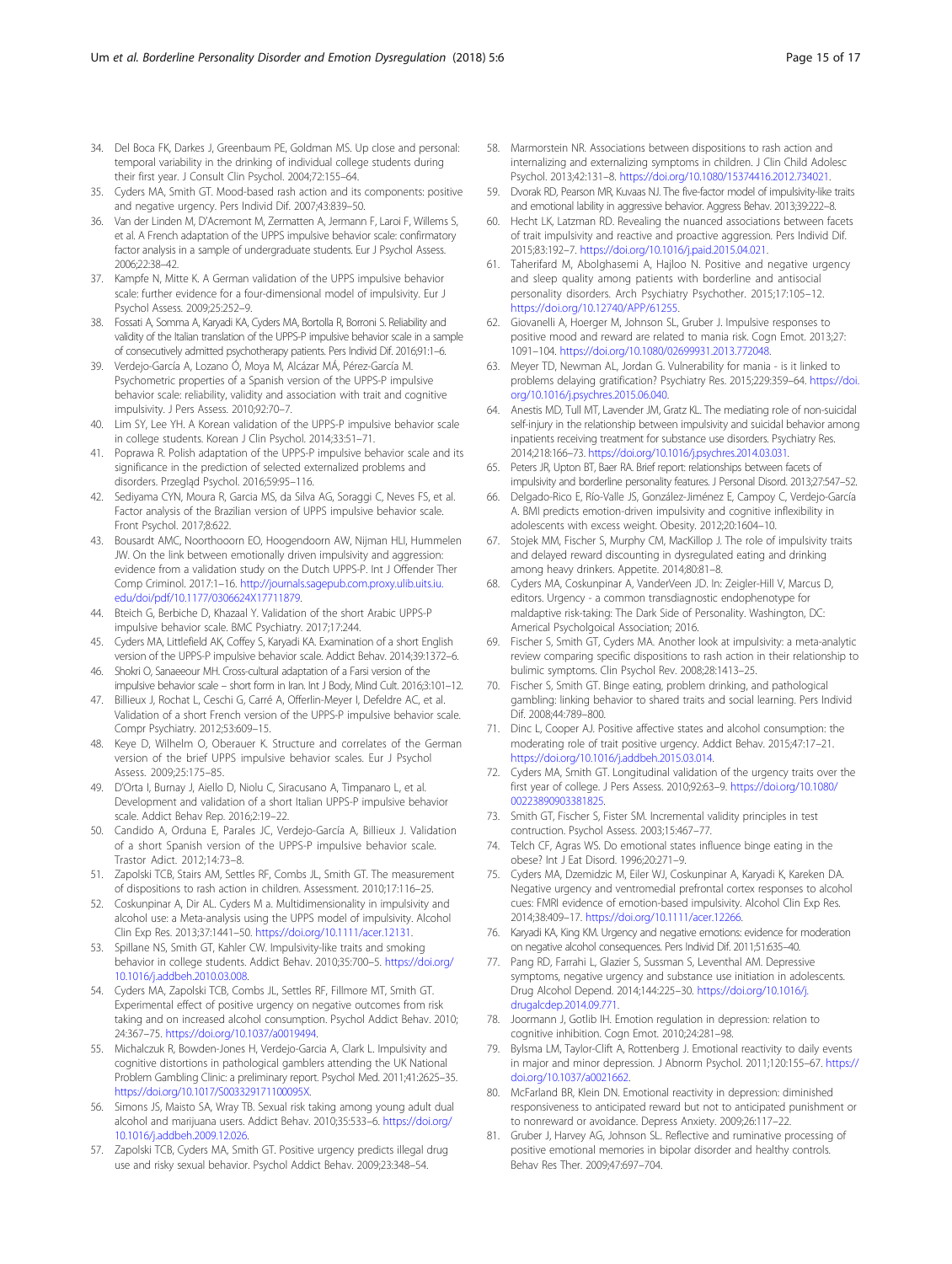- <span id="page-15-0"></span>82. Muhtadie L, Johnson SL, Carver CS, Gotlib IH, Ketter TA. A profile approach to impulsivity in bipolar disorder: the key role of strong emotions. Acta Psychiatr Scand. 2014;129:100–8.
- 83. Fergus TA, Bardeen JR. Emotion regulation and obsessive–compulsive symptoms: a further examination of associations. J Obsessive Compuls Relat Disord. 2014;3:243–8. [https://doi.org/10.1016/j.jocrd.2014.06.001.](https://doi.org/10.1016/j.jocrd.2014.06.001)
- 84. Axelrod SR, Perepletchikova F, Holtzman K, Sinha R. Emotion regulation and substance use frequency in women with substance dependence and borderline personality disorder receiving dialectical behavior therapy. Am J Drug Alcohol Abuse. 2011;37:37–42. [https://doi.org/10.3109/00952990.2010.535582.](https://doi.org/10.3109/00952990.2010.535582)
- 85. Villalta-Gil V, Meléndez-Pérez I, Russell T, Surguladze S, Radua J, Fusté M, et al. Functional similarity of facial emotion processing between people with a first episode of psychosis and healthy subjects. Schizophr Res. 2013;149:35– 41. [https://doi.org/10.1016/j.schres.2013.06.020.](https://doi.org/10.1016/j.schres.2013.06.020)
- 86. Habel U, Chechko N, Pauly K, Koch K, Backes V, Seiferth N, et al. Neural correlates of emotion recognition in schizophrenia. Schizophr Res. 2010;122: 113–23. <https://doi.org/10.1016/j.schres.2010.06.009>.
- 87. Yang C, Zhang T, Li Z, Heeramun-Aubeeluck A, Liu N, Huang N, et al. The relationship between facial emotion recognition and executive functions in first-episode patients with schizophrenia and their siblings. BMC Psychiatry. 2015;15:241. [https://doi.org/10.1186/s12888-015-0618-3.](https://doi.org/10.1186/s12888-015-0618-3)
- 88. Barkl SJ, Lah S, Harris AWF, Williams LM. Facial emotion identification in earlyonset and first-episode psychosis: a systematic review with meta-analysis. Schizophr Res. 2014;159:62–9. [https://doi.org/10.1016/j.schres.2014.07.049.](https://doi.org/10.1016/j.schres.2014.07.049)
- 89. Ammerman BA, Kleiman EM, Uyeji LL, Knorr AC, McCloskey MS. Suicidal and violent behavior: the role of anger, emotion dysregulation, and impulsivity. Pers Individ Dif. 2015;79:57–62.
- 90. Beck JS. Cognitive behavior therapy: basics and beyond. 2nd ed. New York: Guilford Press; 2011.
- 91. Linehan MM. Cognitive-behavioral treatment of borderline personality disorder. New York: Guilford Press; 1993.
- 92. Kabat-Zinn J. Mindfulness-based interventions in context: past, present, and future. Clin Psychol Sci Pract. 2003;10:144–56.
- 93. Manasse SM, Espel HM, Schumacher LM, Kerrigan SG, Zhang F, Forman EM, et al. Does impulsivity predict outcome in treatment for binge eating disorder? A multimodal investigation. Appetite. 2016;105:172–9.
- 94. Fox HC, Bergquist KL, Hong KI, Sinha R. Stress-induced and alcohol cueinduced craving in recent abstinent alcohol-dependent individuals. Alcohol Clin Exp Res. 2007;31:395–403.
- 95. Chester DS, Lynam DR, Milich R, Powell DK, Andersen AH, DeWall CN. How do negative emotions impair self-control? A neural model of negative urgency. NeuroImage. 2016;132:43–50. [https://doi.org/10.1016/j.](https://doi.org/10.1016/j.neuroimage.2016.02.024) [neuroimage.2016.02.024](https://doi.org/10.1016/j.neuroimage.2016.02.024).
- 96. Chester DS, Lynam DR, Milich R, DeWall CN. Craving versus control: negative urgency and neural correlates of alcohol cue reactivity. Drug Alcohol Depend. 2016;163:S25–8.
- 97. VanderVeen JD, Hershberger AR, Cyders MA. UPPS-P model impulsivity and marjiunana use behaviors in adolescents: a meta-analysis. Drug Alcohol Depend. 2016;168:181–90.
- 98. Stautz K, Cooper A. Impulsivity-related personality traits and adolescent alcohol use: a meta-analytic review. Clin Psychol Rev. 2013;33:574–92. [https://doi.org/10.1016/j.cpr.2013.03.003.](https://doi.org/10.1016/j.cpr.2013.03.003)
- 99. Hulvershorn LA, Hummer TA, Fukunaga R, Leibenluft E, Finn P, Cyders MA, et al. Neural activation during risky decision-making in youth at high risk for substance use disorders. Psychiatry Res. Neuroimaging. 2015;233:102–11. [https://doi.org/10.1016/j.pscychresns.2015.05.007.](https://doi.org/10.1016/j.pscychresns.2015.05.007)
- 100. Glenn CR, Klonsky ED. A multimethod analysis of impulsivity in nonsuicidal self-injury. Pers Disord Theory Res Treat. 2010;1:67–75.
- 101. Witte TK, Merrill KA, Stellrecht NE, Bernert RA, Hollar DL, Schatschneider C, et al. "Impulsive" youth suicide attempters are not necessarily all that impulsive. J Affect Disord. 2008;107:107–16.
- 102. McKeown R, Garrison C, Cuffe S, Waller J, Jackson K, Addy C. Incidence and predictors of suicidal behaviors in a longitudinal sample of young adolescents. J Am Acad Child Adolesc Psychiatry. 1998;37:612–9.
- 103. Schönenberg M, Jusyte A. Investigation of the hostile attribution bias toward ambiguous facial cues in antisocial violent offenders. Eur Arch Psychiatry Clin Neurosci. 2014;264:61–9.
- 104. Fischer S, Smith GT. Deliberation affects risk taking beyond sensation seeking. Pers Individ Dif. 2004;36:527–37.
- 105. Koob GF, Volkow ND. Neurocircuitry of addiction. Neuropsychopharmacology. 2010;35:217–38.
- 106. Everitt BJ, Robbins TW. Neural systems of reinforcement for drug addiction: from actions to habits to compulsion. Nat Neurosci. 2005;8:1481–9.
- 107. Kotov R, Krueger RF, Watson D, Achebach TM, Althoff RR, Bagby RM, et al. The hierarchical taxonomy of psychopathology (HiTOP): a dimensional alternative to traditional nosologies. J Abnorm Psychol. 2017;126:454.
- 108. World Health Organization. The ICD-10 classification of mental and behavioral disorders: clinical descriptions and diagnostic guidelines (Vol.1). 1992.
- 109. Hershberger AR, Um M, Cyders MA. The relationship between the UPPS-P impulsive personality traits and substance use psychotherapy outcomes: a meta -analysis. Drug Alcohol Depend. 2017;178:408–16. [https://doi.org/10.](https://doi.org/10.1016/j.drugalcdep.2017.05.032) [1016/j.drugalcdep.2017.05.032](https://doi.org/10.1016/j.drugalcdep.2017.05.032).
- 110. Zapolski TC, Settles RF, Cyders MA, Smith GT. Borderline personality disorder, bulimia nervosa, antisocial personality disorder, ADHD, substance use: common threads, common treatment needs, and the nature of impulsivity. Indep Pract. 2010;30:20–3. [http://www.pubmedcentral.nih.gov/](http://www.pubmedcentral.nih.gov/articlerender.fcgi?artid=3022439&tool=pmcentrez&rendertype=abstract) [articlerender.fcgi?artid=3022439&tool=pmcentrez&rendertype=abstract](http://www.pubmedcentral.nih.gov/articlerender.fcgi?artid=3022439&tool=pmcentrez&rendertype=abstract)
- 111. Pearson CM, Wonderlich SA, Smith GT. A risk and maintenance model for bulimia nervosa: from impulsive action to compulsive behavior. Psychol Rev. 2015;122:516.
- 112. Savvidou LG, Fagundo AB, Fernández-Aranda F, Granero R, Claes L, Mallorquí-Baqué N, et al. Is gambling disorder associated with impulsivity traits measured by the UPPS-P and is this association moderated by sex and age? Compr Psychiatry. 2017;72:106–13.
- 113. Dir AL, Coskunpinar A, Cyders MA. A meta-analytic review of the relationship between adolescent risky sexual behavior and impulsivity across gender, age, and race. Alcohol Clin Exp Res. 2014;37:1441–50.
- 114. Smith GT, Anderson KG. Adolescent risk for alcohol problems as acquired preparedness: a model and suggestions for intervention. In: Monti PM, Colby SM, Tevyaw TAO, editors. Adolescents, alcohol, and substance abuse: reaching teens through brief interventions. New York: Guilford Press; 2001. p. 109–44.
- 115. Kiluk BD, Nich C, Babuscio T, Carroll KM. Quality versus quantity: acquisition of coping skills following computerized cognitive–behavioral therapy for substance use disorders. Addiction. 2010;105:2120–7.
- 116. Witkiewitz K, Donovan DM, Hartzler B. Drink refusal training as part of a combined behavioral intervention: effectiveness and mechanisms of change. J Consult Cinical Psychol. 2012;80:440.
- 117. Magill M, Kiluk BD, McCrady BS, Tonigan JS, Longabaugh R. Active ingredients of treatment and client mechanisms of change in behavioral treatments for alcohol use disorders: progress 10 years later. Alcohol Clin Exp Res. 2015;39:1852–62.
- 118. Littlefield AK, Vergés A, Wood PK, Sher KJ. Transactional models between personality and alcohol involvement: a further examination. J Abnorm Psychol. 2012;121:778.
- 119. Littlefield AK, Sher KJ, Wood PK. Is "maturing out" of problematic alcohol involvement related to personality change? J Abnorm Psychol. 2009;118:360–74.
- 120. Guller L, Zapolski TCB, Smith GT. Personality measured in elementary school predicts middle school addictive behavior involvement. J Psychopathol Behav Assess. 2015;27:523–32.
- 121. Conrod PJ, Castellanos-Ryan N, STrang J. Brief, personality-targeted coping skills interventions and survival as a non–drug user over a 2-year period during adolescence. Arch Gen Psychiatry. 2010;67:85–93.
- 122. Conrod PJ, Castellanos-Ryan N, Mackie C. Long-term effects of a personalitytargeted intervention to reduce alcohol use in adolescents. J Consult Cinical Psychol. 2011;79:296.
- 123. Conrod PJ, O'Leary-Barrett M, Newton N, Topper L, Castellanos-Ryan N, Mackie C, et al. Effectiveness of a selective, personality-targeted prevention program for adolescent alcohol use and misuse. JAMA Psychiatry. 2013;70: 334. [https://doi.org/10.1001/jamapsychiatry.2013.651.](https://doi.org/10.1001/jamapsychiatry.2013.651)
- 124. Weiss NH, Tull MT, Davis LT, Searcy J, Williams I, Gratz KL. A preliminary experimental investigation of emotion dysregulation and impulsivity in risky behaviours. Behav Chang. 2015;32:127–42. [https://doi.org/10.1017/bec.2015.5.](https://doi.org/10.1017/bec.2015.5)
- 125. Zapolski TCB, Smith GT. Pilot study: implementing a breif DBT skills program in schools to reduce health risk beahviors among early adolescents. J Sch Nurs. 2017;33:198–204.
- 126. Amaro H, Magno-Gatmaytan C, Meléndez M, Cortés DE, Arevalo S, Margolin A. Addiction treatment intervention: an uncontrolled prospective pilot study of spiritual self-schema therapy with Latina women. Subst Abus. 2010;31:117–25.
- 127. Margolin A, Schuman-Olivier Z, Beitel M, Arnold RM, Fulwiler CE, Avants SK. A preliminary study of spritual self-schema (3-S+) therapy for reducing impulsivity in HIV-positive drug users. J Clin Psychol. 2007;63:979–99.